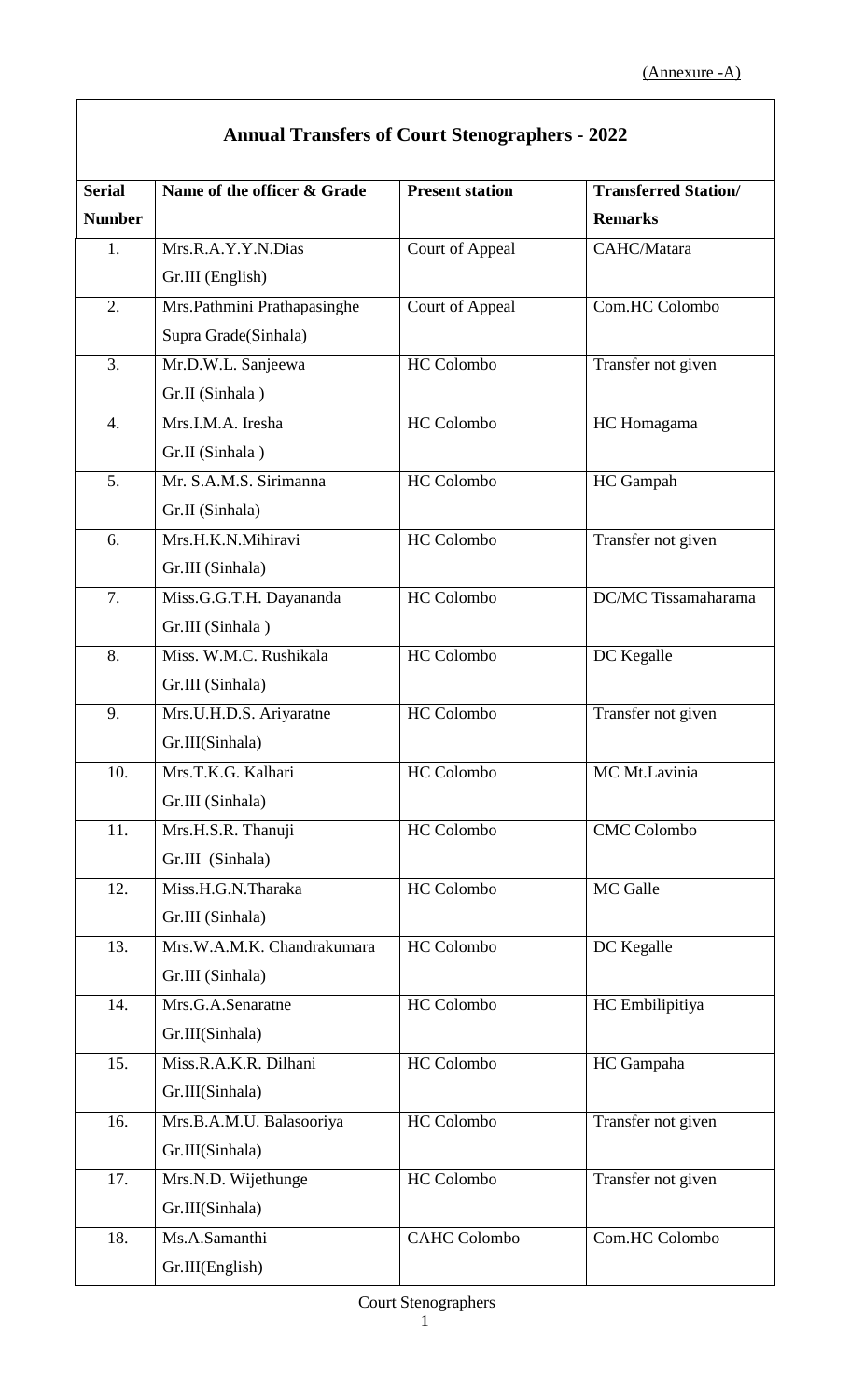| 19. | Mrs D.A.C.M. Dasanayaka       | HC Colombo          | Transfer not given  |
|-----|-------------------------------|---------------------|---------------------|
|     | Gr.I(Sinhala)                 |                     |                     |
| 20. | Mrs M.P. Salwathura           | HC Colombo          | Transfer not given  |
|     | Gr III (Sinhala)              |                     |                     |
| 21. | Ms.A.A. Shyamali              | <b>CAHC Colombo</b> | Court of Appeal     |
|     | Gr.III(English)               |                     |                     |
| 22. | Mrs.G.A.N. Swasni             | PHCB Colombo        | Transfer not given  |
|     | Gr.III (Sinhala)              |                     |                     |
| 23. | Miss.K.D.N.S. Wijesinghe      | Com.HC Colombo      | HC Colombo          |
|     | Gr.III (Sinhala)              |                     |                     |
| 24. | Mrs.P.K.H.A.S.B. Seneviratne  | Com.HC Colombo      | DC/MC Minuwangoda   |
|     | Gr.III (Sinhala)              |                     |                     |
| 25. | Mrs.U.H.P. Madubhashini Silva | Com.HC Colombo      | <b>CAHC</b> Gampaha |
|     | Gr.III (English)              |                     |                     |
| 26. | Mrs.M.N.U. Waduge             | Com HC Colombo      | Transfer not given  |
|     | Gr III (Sinhala)              |                     |                     |
| 27. | Mrs.L.D.M.Madhuwanthi         | Com.HC Colombo      | <b>CAHC Colombo</b> |
|     | Gr.II                         |                     |                     |
| 28. | Mrs W.T. Chathurangani        | DC Colombo          | Transfer not given  |
|     | (Sinhala)                     |                     |                     |
| 29. | Mrs.R.P.A. Madhureka          | DC Colombo          | Transfer not given  |
|     | Gr.III (Sinhala)              |                     |                     |
| 30. | Mrs.A.T.C. Atukorala          | DC Colombo          | Transfer not given  |
|     | Gr.II (Sinhala)               |                     |                     |
| 31. | Mrs.H.C. Sandamali            | DC Colombo          | <b>HC</b> Matale    |
|     | Gr.II (Sinhala)               |                     |                     |
| 32. | Miss.H.A.S. Kaushalya         | DC Colombo          | DC Nugegoda         |
|     | Gr.III (Sinhala)              |                     |                     |
| 33. | Miss.D.M.A. Dayaratne         | DC Colombo          | MC Negombo          |
|     | Gr.III (Sinhala)              |                     |                     |
| 34. | Mrs.W.W.A.S. Dushani          | DC Colombo          | HC Colombo          |
|     | Gr.II (Sinhala)               |                     |                     |
| 35. | Mr.M.L.D. Asanga              | DC Colombo          | Transfer not given  |
|     | Gr.II (Sinhala)               |                     |                     |
| 36. | Mrs.G.K.S.H. Piyarathne       | DC Colombo          | HC Avissawella      |
|     | Gr.III (Sinhala)              |                     |                     |
| 37. | Miss.W.B.P. Jayasinghe        | DC Colombo          | Transfer not given  |
|     | Gr.III (Sinhala)              |                     |                     |
| 38. | Mrs.K.D.M. Wijesekara         | DC Colombo          | HC Colombo          |
|     | Gr.II (Sinhala)               |                     |                     |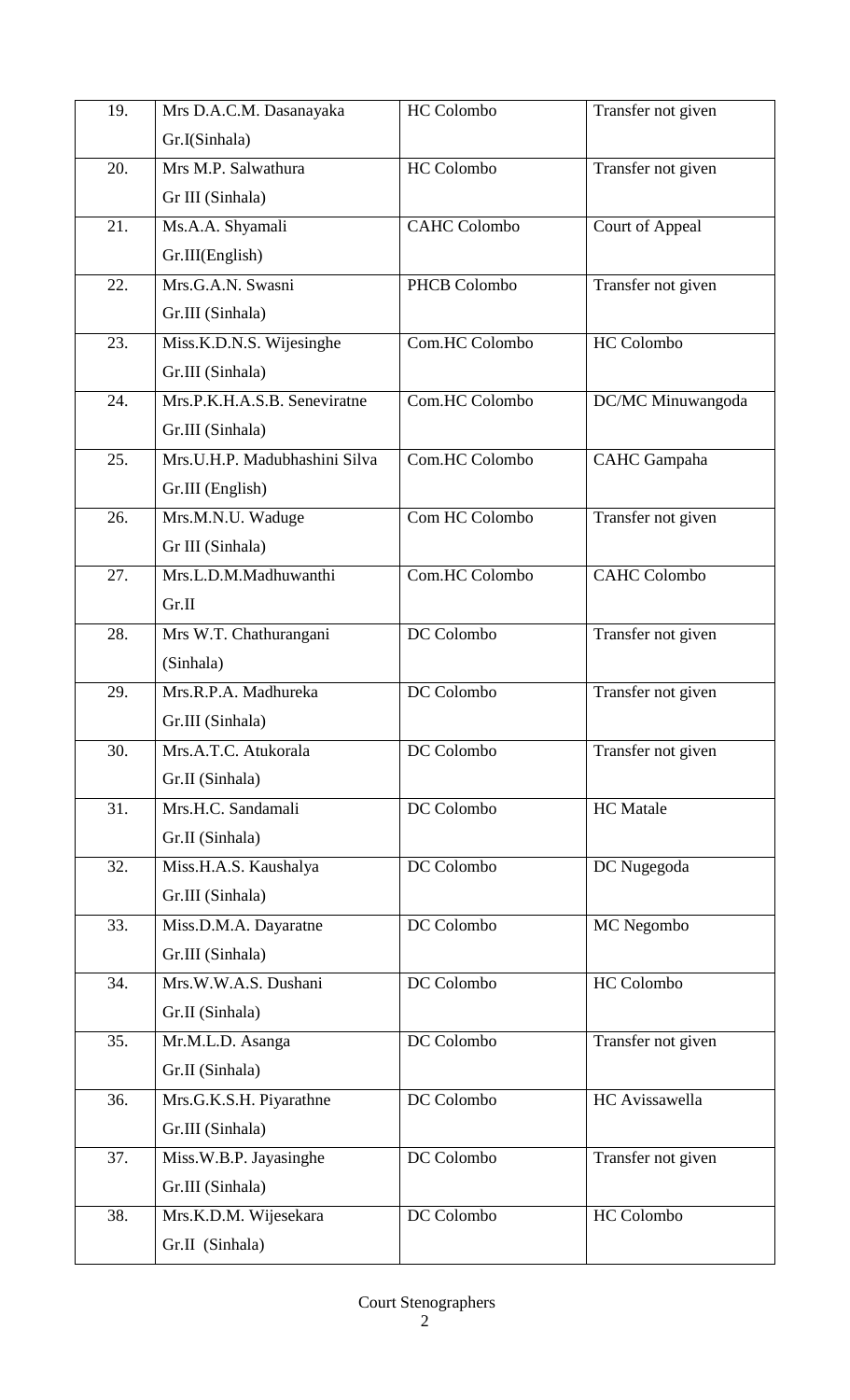| 39. | Mrs.A.M.K.M. Seneviratne                 | DC Colombo         | MC Homagama              |
|-----|------------------------------------------|--------------------|--------------------------|
|     | Gr.II (Sinhala)                          |                    |                          |
| 40. | $\overline{\text{Miss}}$ .G.G.U. Sithara | DC Colombo         | Com.HC Colombo           |
|     | Gr.III (Sinhala)                         |                    |                          |
| 41. | Mrs.P.P.G.S.M.S.Chandrasiri              | DC Colombo         | HC Colombo               |
|     | Gr.III (Sinhala)                         |                    |                          |
| 42. | Mrs.T.P.Wanigasooriya                    | DC Colombo         | HC Colombo               |
|     | Gr.III (Sinhala)                         |                    |                          |
| 43. | Mrs J.A.R.S. Jayasinghe                  | DC Colombo         | HC Ampara                |
|     | Gr II (Sinhala)                          |                    |                          |
| 44. | Mrs Anujani Ramasinghe                   | DC Colombo         | To be posted to Proposed |
|     | Gr III (Sinhala)                         |                    | MC Kahatagasdigiliya     |
| 45. | Mrs.P.P.G.P.A. Madhubhashini             | <b>CMC</b> Colombo | DC/MC Tangalle           |
|     | Gr.II (Sinhala)                          |                    |                          |
| 46. | Miss.G.N.Lakmali                         | <b>CMC</b> Colombo | Transfer not given       |
|     | Gr.III (Sinhala)                         |                    |                          |
| 47. | Mrs.V.P.D. Nisansala                     | <b>CMC</b> Colombo | Transfer not given       |
|     | Gr.III (Sinhala)                         |                    |                          |
| 48. | Mrs.H.L.A.Iresha                         | <b>CMC</b> Colombo | Transfer not given       |
|     | Gr.III (Sinhala)                         |                    |                          |
| 49. | Mrs.H.P.V.R.Darshani                     | <b>CMC</b> Colombo | Transfer not given       |
|     | Gr.III (Sinhala)                         |                    |                          |
| 50. | Mrs.M.D.Samarasekara                     | <b>CMC</b> Colombo | Transfer not given       |
|     | Gr.III (Sinhala)                         |                    |                          |
| 51. | Mrs.K.M.T.S.Konara                       | <b>CMC</b> Colombo | Transfer not given       |
|     | Gr.III (Sinhala)                         |                    |                          |
| 52. | Mrs.K.P.T.Anuruddika                     | <b>CMC</b> Colombo | Transfer not given       |
|     | Gr.III (Sinhala)                         |                    |                          |
| 53. | Mrs.H.G.R.Dilshani Dasanayake            | <b>CMC</b> Colombo | Transfer not given       |
|     | Gr.III (Sinhala)                         |                    |                          |
| 54. | Mrs.A.G.K.M.A.K.Dasanayake               | <b>CMC</b> Colombo | Transfer not given       |
|     | Gr.III (Sinhala)                         |                    |                          |
| 55. | Mrs.G.A. Udeshani                        | <b>CMC</b> Colombo | Transfer not given       |
|     | Gr.III (Sinhala)                         |                    |                          |
| 56. | Miss.K.W. Inoka                          | <b>CMC</b> Colombo | Transfer not given       |
|     | Gr.III (Sinhala)                         |                    |                          |
| 57. | Mrs.R.A.S.U. Ranasinghe                  | <b>CMC</b> Colombo | <b>DC/MC</b> Puttalam    |
|     | Gr.I (Sinhala)                           |                    |                          |
| 58. | Mrs.K.G.C. Kumari                        | <b>CMC</b> Colombo | DC Colombo               |
|     | Gr.I (Sinhala)                           |                    |                          |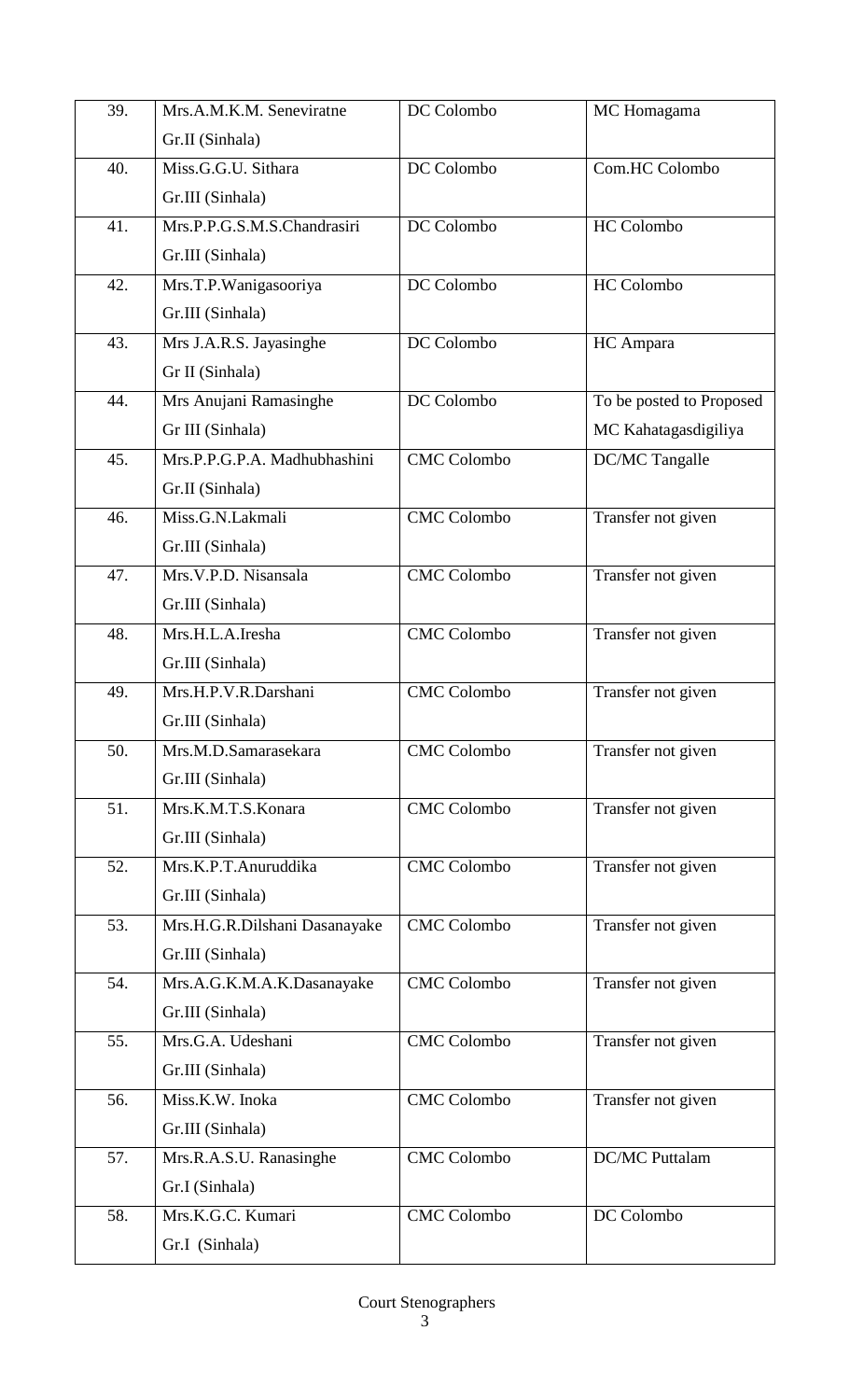| 59. | Mrs J. Chathumali Rajapaksha  | <b>CMC</b> Colombo   | Transfer not given   |
|-----|-------------------------------|----------------------|----------------------|
|     | Gr III (Sinhala)              |                      |                      |
| 60. | Mrs.S.D. Thenuwara            | MC Fort              | Transfer not given   |
|     | Gr.III (Sinhala)              |                      |                      |
| 61. | Mrs.A.A.U.S. Amarasinghe      | MC Fort              | Transfer not given   |
|     | Gr.III (Sinhala)              |                      |                      |
| 62. | Mrs. C.E. Haputhanthri        | CAHC Mt.Lavinia      | <b>CAHC Kalutara</b> |
|     | Gr. II (English)              |                      |                      |
| 63. | Miss S.U.D. Jayasinghe        | CAHC Mt.Lavinia      | Transfer not given   |
|     | Gr III (English)              |                      |                      |
| 64. | Miss.N.S. Gamage              | DC Mt.Lavinia        | DC/MC Tissamaharama  |
|     | Gr.III (Sinhala)              |                      |                      |
| 65. | Mrs.G.A.M. Sashenka           | DC Mt.Lavinia        | Transfer not given   |
|     | Gr.III (Sinhala)              |                      |                      |
| 66. | Mrs. M. Wijethunga            | MC Mt. Lavinia       | MC Matugama          |
|     | Gr III (Sinhala)              |                      |                      |
| 67. | Mrs. R.P.U. Sewwandi          | MC Mt. Lavinia       | Transfer not given   |
|     | Gr III (Sinhala)              |                      |                      |
| 68. | Mrs. B.U.N. Sashikala         | MC Mt. Lavinia       | Transfer not given   |
|     | Gr III (Sinhala)              |                      |                      |
| 69. | Miss. R.M.R. Wathsala         | MC Mt. Lavinia       | Transfer not given   |
|     | (Sinhala)                     |                      |                      |
| 70. | Miss. B.H.C. Samanthi         | MC Mt.Lavinia        | HC Matara            |
|     | Gr.I (Sinhala)                |                      |                      |
| 71. | Miss. D.W.A.P.C.N. Wijenayaka | MC Mt.Lavinia        | Transfer not given   |
|     | Gr III (Sinhala)              |                      |                      |
| 72. | Miss.K.D.A. Priyadarshani     | MC Maligakanda       | MC Angunukolapelessa |
|     | Gr.III (Sinhala)              |                      |                      |
| 73. | Miss.M.A.M.A. Kumari          | MC Maligakanda       | Transfer not given   |
|     | Gr.III (Sinhala)              |                      |                      |
| 74. | Mrs.S. Isuri Wickramaratne    | MC Maligakanda       | Transfer not given   |
|     | Gr.III (Sinhala)              |                      |                      |
| 75. | Mrs.H.T.R. Deepika            | MC Maligakada        | HC Polonnaruwa       |
|     | Gr.II (Sinhala)               |                      |                      |
| 76. | Mrs.M.D.I. Hemanthi           | DC Nugegoda          | DC Horana            |
|     | Gr.I (Sinhala)                |                      |                      |
| 77. | Mrs.A.B.N. Lakshani           | Juv.MC Battaramulla  | MC Homagama          |
|     | Gr.III (Sinhala)              |                      |                      |
| 78. | Mrs.K.B.G.N. De silva         | <b>CAHC Kalutara</b> | Transfer not given   |
|     | Gr I (English)                |                      |                      |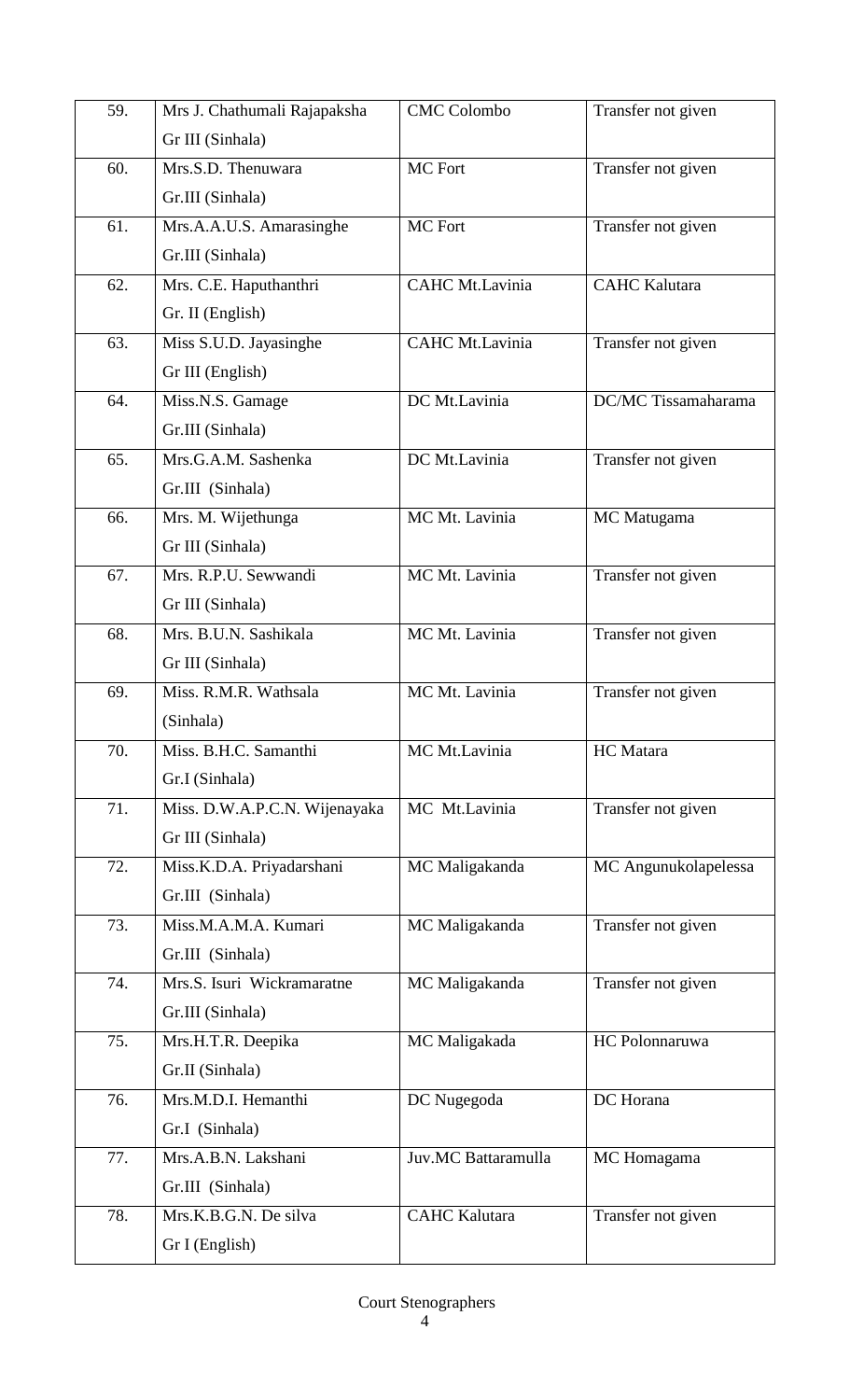| 79. | Mrs.W.R.Malika Mendis        | <b>CAHC</b> Kalutara  | <b>CAHC Colombo</b>  |
|-----|------------------------------|-----------------------|----------------------|
|     | Gr II (English)              |                       |                      |
| 80. | Mrs.P. Karunaweera           | <b>CAHC</b> Kalutara  | Transfer not given   |
|     | Gr.II (Sinhala)              |                       |                      |
| 81. | Mrs. S.C. Pradeepika         | HC Kalutara           | Transfer not given   |
|     | Gr III (Sinhala)             |                       |                      |
| 82. | Mrs.K.S.C. Premaratne        | DC Kalutara           | MC Matugama          |
|     | Gr.I (Sinhala)               |                       |                      |
| 83. | Miss.R.D.C. Dilshani         | DC Kalutara           | Transfer not given   |
|     | Gr.III (Sinhala)             |                       |                      |
| 84. | Miss.P.H.C.S. Samarawickrama | DC Kalutara           | Transfer not given   |
|     | Gr.III (Sinhala)             |                       |                      |
| 85. | Ms. S.L.A. Sarathchandra     | DC Kalutara           | DC Balapitiya        |
|     | Supra Grade (Sinhala)        |                       |                      |
| 86. | Mr.B.T.I.Chandimal           | MC Kalutara           | Transfer not given   |
|     | Gr.II (Sinhala)              |                       |                      |
| 87. | Mrs.S.G.T. Sudusinghe        | MC Kalutara           | MC Angunukolapelessa |
|     | Gr.III (Sinhala)             |                       |                      |
| 88. | Mrs.S.D. Samararathne        | MC Kalutara           | Transfer not given   |
|     | Gr.III (Sinhala)             |                       |                      |
| 89. | Mrs.K.G.N.S. Kumari          | DC/MC Kesbewa         | Transfer not given   |
|     | Gr.I (Sinhala)               |                       |                      |
| 90. | Mrs.H.P.T.H. Priyadarshani   | DC Horana             | DC/MC Kesbewa        |
|     | Gr II (Sinhala)              |                       |                      |
| 91. | Mrs.V.I. Asanthi             | <b>DC/MC</b> Moratuwa | HC Panadura          |
|     | Gr.I (Sinhala)               |                       |                      |
| 92. | Mrs.K.G.H.Nadeeka Kulathunga | DC/MC Moratuwa        | MC Panadura          |
|     | Gr.I (Sinhala)               |                       |                      |
| 93. | Ms.G.A.G.K. Samararathna     | <b>DC/MC</b> Moratuwa | <b>CMC Colombo</b>   |
|     | Gr III(Sinhala)              |                       |                      |
| 94. | Mrs U.L.L.A.N. Perera        | DC Matugama           | Transfer not given   |
|     | Gr II (Sinhala)              |                       |                      |
| 95. | Mrs.W.I. Asanthi             | DC Matugama           | Transfer not given   |
|     | Gr II (Sinhala)              |                       |                      |
| 96. | Miss.L.G. D. Hansamali       | DC Matugama           | Transfer not given   |
|     | Gr III (Sinhala)             |                       |                      |
| 97. | Mrs.T.N.S. Sampath           | MC Matugama           | MC Kalutara          |
|     | Gr I (Sinhala)               |                       |                      |
| 98. | Mrs.K.K.D.M.T. Kannangara    | MC Matugama           | DC Kalutara          |
|     | Gr I (Sinhala)               |                       |                      |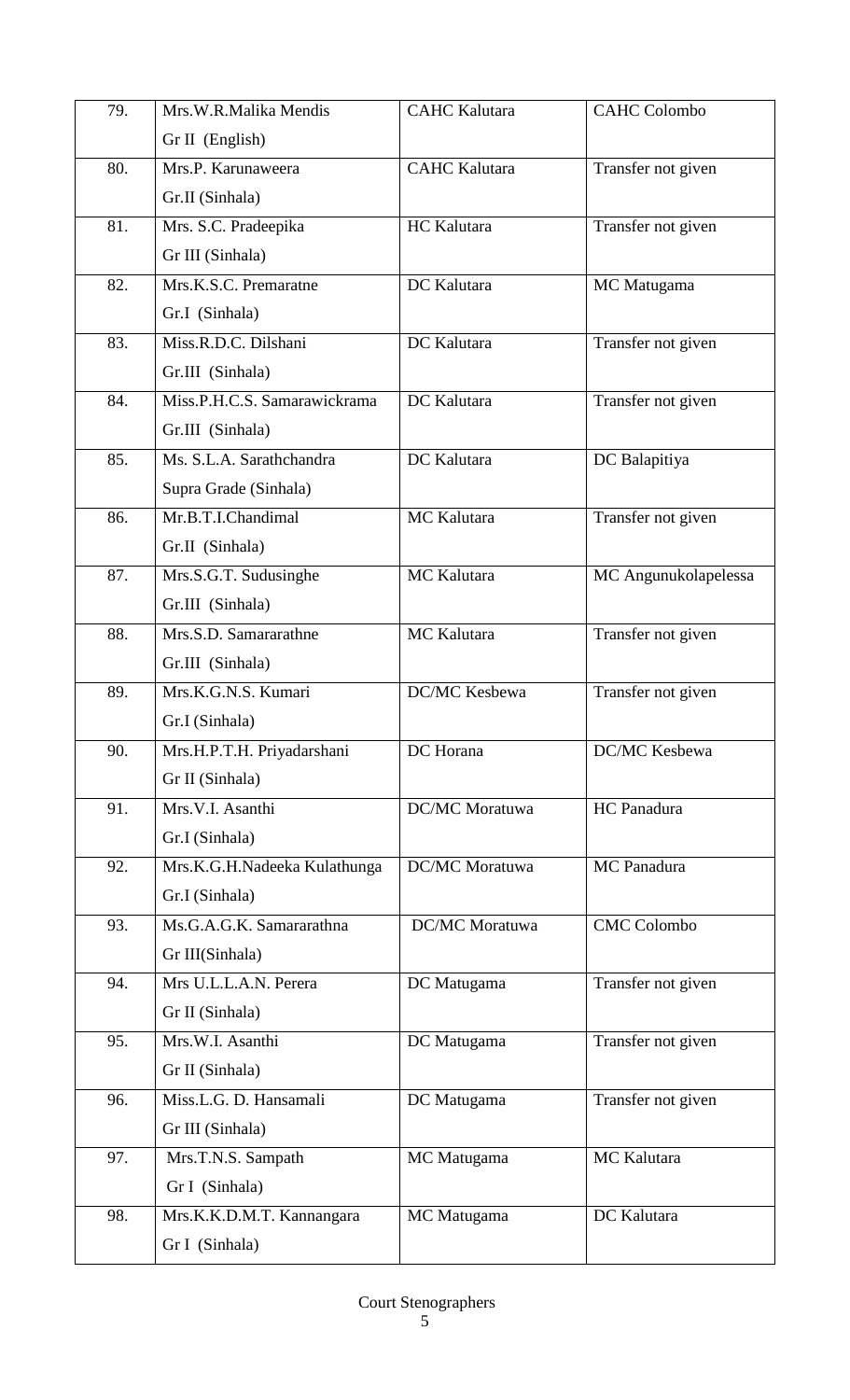| 99.  | Mrs.P.H.N. Lakmali         | MC Matugama         | Transfer not given |
|------|----------------------------|---------------------|--------------------|
|      | Gr.III (Sinhala)           |                     |                    |
| 100. | Miss.H.A.A. Imali          | HC Panadura         | Transfer not given |
|      | Gr.III (Sinhala)           |                     |                    |
| 101. | Miss. I.P. Abeysundara     | HC Panadura         | HC Kuliyapitiya    |
|      | Gr.III (Sinhala)           |                     |                    |
| 102. | Miss.L.G.P. Chathurangi    | HC Panadura         | Transfer not given |
|      | Gr.III (Sinhala)           |                     |                    |
| 103. | Mrs.C.U.Galhena            | DC Panadura         | Transfer not given |
|      | Gr.II (Sinhala)            |                     |                    |
| 104. | Mrs.K.H. Upahara           | DC Panadura         | Transfer not given |
|      | Gr.III (Sinhala)           |                     |                    |
| 105. | Mrs.G.G.C.K. Rajakaruna    | DC Panadura         | DC/MC Moratuwa     |
|      | Gr.I (Sinhala)             |                     |                    |
| 106. | Mrs. N.S. Jayasinghe       | MC Panadura         | DC/MC Moratuwa     |
|      | Gr I (Sinhala)             |                     |                    |
| 107. | Mr. T.A.M. Ashran          | MC Panadura         | Transfer not given |
|      | Gr. III (Sinhala)          |                     |                    |
| 108. | Mrs. P.N. Perera           | <b>CAHC</b> Gampaha | Com.HC Colombo     |
|      | Gr I (English)             |                     |                    |
| 109. | Mrs. G.K.C.K.Gamlath       | DC Gampaha          | DC/MC Pugoda       |
|      | Gr III (Sinhala)           |                     |                    |
| 110. | Miss. L.B.S. Prabhanjali   | DC Gampaha          | MC Kaduwela        |
|      | Gr. III (Sinhala)          |                     |                    |
| 111. | Mrs. R.G. Dhanushka        | DC Gampaha          | DC/MC Hambantota   |
|      | Gr. III (Sinhala)          |                     |                    |
| 112. | Mrs M.G.M.C.K. Gunawardana | MC Gampaha          | Transfer not given |
|      | Gr II (Sinhala)            |                     |                    |
| 113. | Mrs. S.M.M.P. Samarakoon   | MC Gampaha          | Transfer not given |
|      | Gr III (Sinhala)           |                     |                    |
| 114. | Mrs. M.S. Dilrukshi        | DC/MC Attanagalle   | DC/MC Minuwangoda  |
|      | Gr I (Sinhala)             |                     |                    |
| 115. | Mrs. H.M.U.M. Wijerathna   | DC/MC Attanagalle   | DC Kandy           |
|      | Gr III (Sinhala)           |                     |                    |
| 116. | Mrs.T.N.Warnakulasooriya   | DC/MC Pugoda        | DC/MC Walasmulla   |
|      |                            |                     |                    |
|      | Gr.III (Sinhala)           |                     |                    |
| 117. | Mrs S.D.A.K.D. Boralessa   | MC Mahara           | Transfer not given |
|      | Gr I (Sinhala)             |                     |                    |
| 118. | Mrs M.A. Anusha            | MC Mahara           | Transfer not given |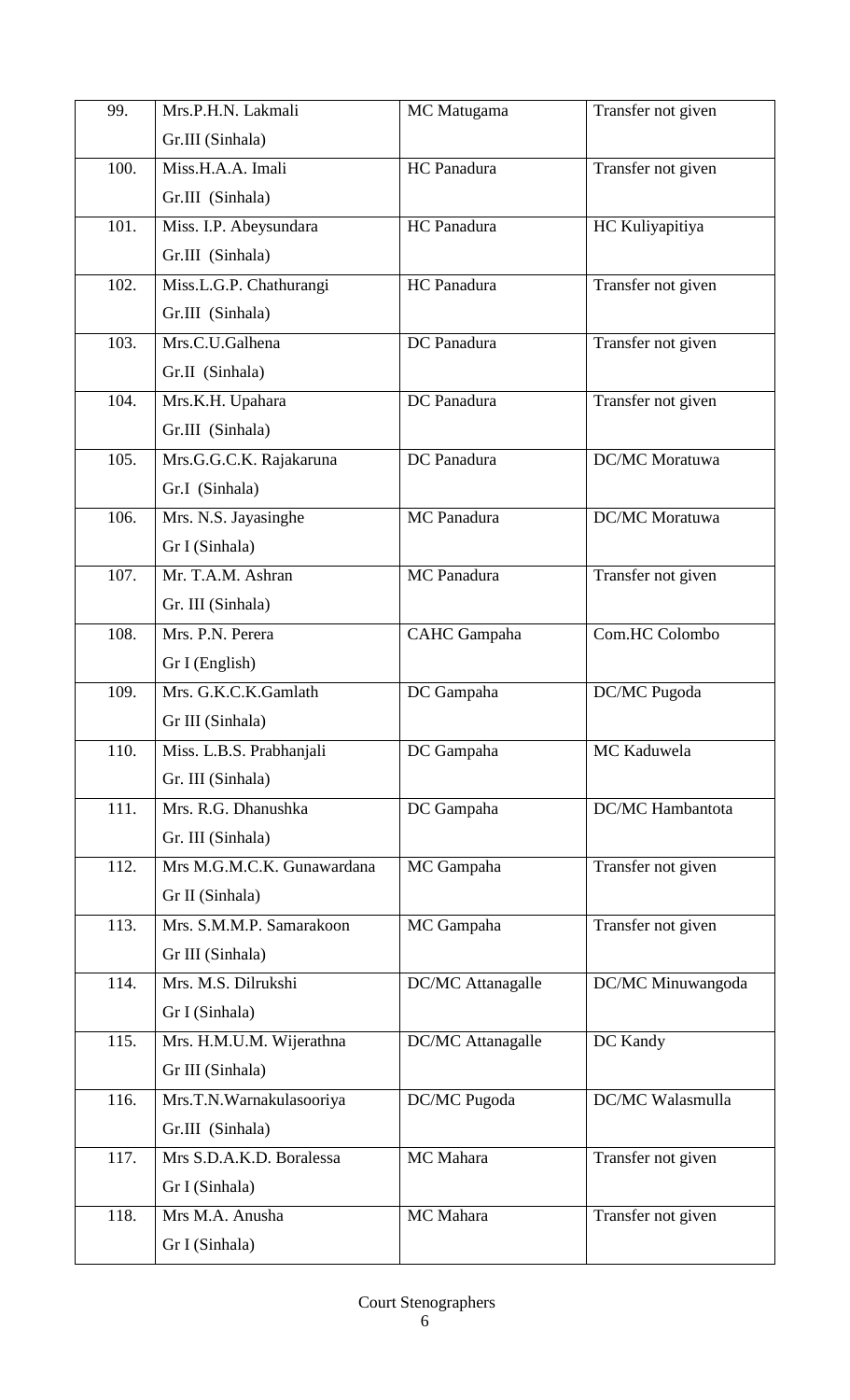| 119.               | Mrs J.A.T. Devika Kumari     | MC Mahara           | HC Kuliyapitiya     |
|--------------------|------------------------------|---------------------|---------------------|
|                    | Gr I (Sinhala)               |                     |                     |
| 120.               | Miss. K.A.R.S. Ranasinghe    | <b>CAHC</b> Negambo | Court of Appeal     |
|                    | Gr. III (English)            |                     |                     |
| 121.               | Mrs.S.M. Ruwanthi            | HC Negombo          | Transfer not given  |
|                    | Gr.II (Sinhala)              |                     |                     |
| 122.               | Mrs.B.M.N.S. Bannaheka       | DC Negombo          | Transfer not given  |
|                    | Gr.III (Sinhala)             |                     |                     |
| 123.               | Miss.M.H.N. Marasinghe       | DC Negombo          | Transfer not given  |
|                    | Gr.II (Sinhala)              |                     |                     |
| 124.               | Mrs.M.A.C.L. Maddumaarachchi | DC Negombo          | Transfer not given  |
|                    | Gr.III (Sinhala)             |                     |                     |
| 125.               | Mrs. J.L.U.T. Liyanage       | MC Negambo          | DC Balapitiya       |
|                    | Gr III (Sinhala)             |                     |                     |
| 126.               | Mrs. H.P.W.D. Dilrukshi      | MC Negambo          | DC Galle            |
|                    | Gr II (Sinhala)              |                     |                     |
| 127.               | Mrs. J.P.K. Malkanthi        | MC Negambo          | DC/MC Tangalle      |
|                    | Gr III (Sinhala)             |                     |                     |
| 128.               | Mrs. M.A.G. Pamodya          | MC Welisara         | Transfer not given  |
|                    | Gr III (Sinhala)             |                     |                     |
| 129.               | Mrs. H.W.A.N. Hewawitharana  | DC/MC Minuwangoda   | Transfer not given  |
|                    | Gr I (Sinhala)               |                     |                     |
| 130.               | Mrs. J.M. Deepika            | DC/MC Minuwangoda   | DC Gampaha          |
|                    | Gr I (Sinhala)               |                     |                     |
| $\overline{131}$ . | Mrs. H.M.N.D. Herath         | DC/MC Minuwangoda   | DC/MC Attanagalle   |
|                    | Gr II (Sinhala)              |                     |                     |
| 132.               | Mrs N.P. Dangampala          | HC Avissawella      | DC/MC Ruwanwella    |
|                    | Gr.I (Sinhala)               |                     |                     |
| 133.               | Miss.J.C.A. Jayarathna       | DC Homagama         | Transfer not given  |
|                    | Gr.III (Sinhala)             |                     |                     |
| 134.               | Mrs.W.D.R.Shyamali           | MC Homagama         | Juv.MC Battaramulla |
|                    | Gr.I (Sinhala)               |                     |                     |
| 135.               | Miss.H.C.T.Madushani         | MC Homagama         | HC Hambantota       |
|                    | Gr.III(Sinhala)              |                     |                     |
| 136.               | Mrs.V.G.S.Vijayani           | MC Homagama         | Transfer not given  |
|                    | Gr.III (Sinhala)             |                     |                     |
| 137.               | Mrs. M.V.S.K. Kumari         | MC Kaduwela         | DC Gampaha          |
|                    | Gr. I (Sinhala)              |                     |                     |
| 138.               | Mrs E.S.H.P. Elvitigala      | DC Kaduwela         | Transfer not given  |
|                    | Gr I (Sinhala)               |                     |                     |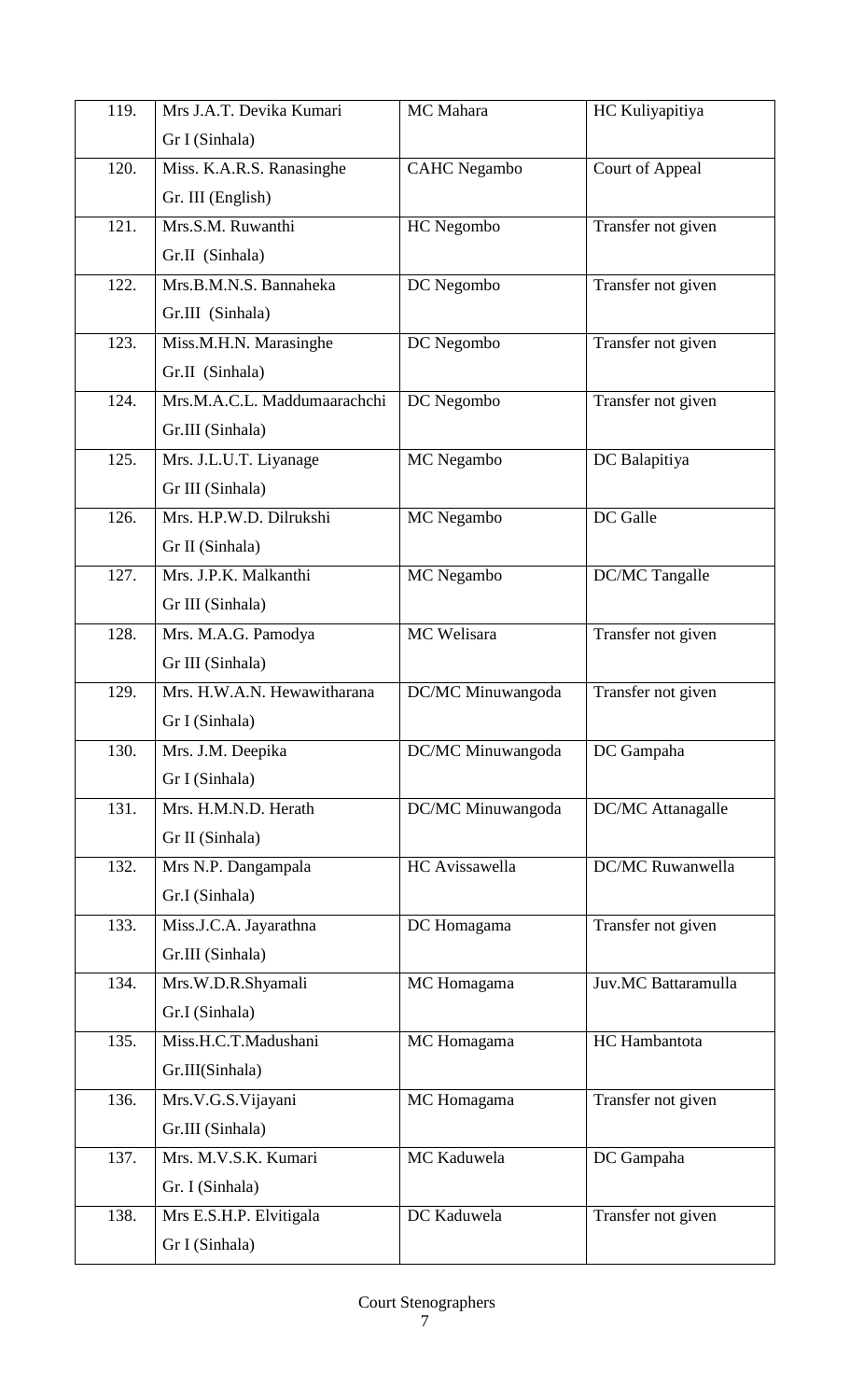| 139. | Mrs.N.W.K.A. Nadeeka Dilshani | HC Balapitiya      | Transfer not given |
|------|-------------------------------|--------------------|--------------------|
|      | Gr.II (Sinhala)               |                    |                    |
| 140. | H.G.M.Shyalika Nilushi        | DC Balapitiya      | Transfer not given |
|      | Gr I (Sinhala)                |                    |                    |
| 141. | Mrs.W.W.N.Antanut             | MC Balapitiya      | Transfer not given |
|      | Gr.II(Sinhala)                |                    |                    |
| 142. | Miss.I.S. Kodikara            | <b>CAHC</b> Galle  | <b>CAHC</b> Matara |
|      | Gr.I (English)                |                    |                    |
| 143. | Mrs.E.P.C.S.Ediriweera        | <b>CAHC</b> Galle  | Transfer not given |
|      | Gr.I(Sinhala)                 |                    |                    |
| 144. | Mrs.B.H.R.S.Gunathilaka       | <b>CAHC</b> Galle  | Transfer not given |
|      | Gr.II (Sinhala)               |                    |                    |
| 145. | Mrs.N.T.Gunasekara            | <b>HC</b> Galle    | Transfer not given |
|      | Gr.I (Sinhala)                |                    |                    |
| 146. | Mrs.N.K. Ilangamge            | <b>HC</b> Galle    | Transfer not given |
|      | Gr.I (Sinhala)                |                    |                    |
| 147. | Mr. D.E. Daluwatta            | DC Galle           | <b>CAHC</b> Matara |
|      | Gr I (Sinhala)                |                    |                    |
| 148. | Mrs. U.H.E. Nisansala         | DC Galle           | Transfer not given |
|      | Gr I(Sinhala)                 |                    |                    |
| 149. | Mrs. I.N.P. Kumari            | DC Galle           | Transfer not given |
|      | Gr II (Sinhala)               |                    |                    |
| 150. | Mrs. L.H.D.Gayani             | DC Galle           | Transfer not given |
|      | Gr II (Sinhala)               |                    |                    |
| 151. | Mrs. P.M. Muthukumarana       | MC Galle           | Transfer not given |
|      | Gr I(Sinhala)                 |                    |                    |
| 152. | Mrs. D.H. Dahanayake          | MC Galle           | DC/MC Walasmulla   |
|      | Gr II(Sinhala)                |                    |                    |
| 153. | Mrs. A.H.K. Nishamani         | MC Galle           | Transfer not given |
|      | Gr II(Sinhala)                |                    |                    |
| 154. | Mrs.B.M. Sudeshika            | DC Elpitiya        | Transfer not given |
|      | Gr.I (Sinhala)                |                    |                    |
| 155. | Miss E.T.S.N. Shyamali        | MC Elpitiya        | Transfer not given |
|      | Gr. I (Sinhala)               |                    |                    |
| 156. | Mrs. T.A.A. Kumari            | DC/MC Udugama      | Transfer not given |
|      | Gr.I (Sinhala)                |                    |                    |
| 157. | Mr.M.A. Srinath               | DC/MC Udugama      | Transfer not given |
|      | Gr.II (Sinhala)               |                    |                    |
| 158. | Mrs.U.H.B.D.A.Waidyaratne     | <b>CAHC</b> Matara | Transfer not given |
|      | Gr.II (English)               |                    |                    |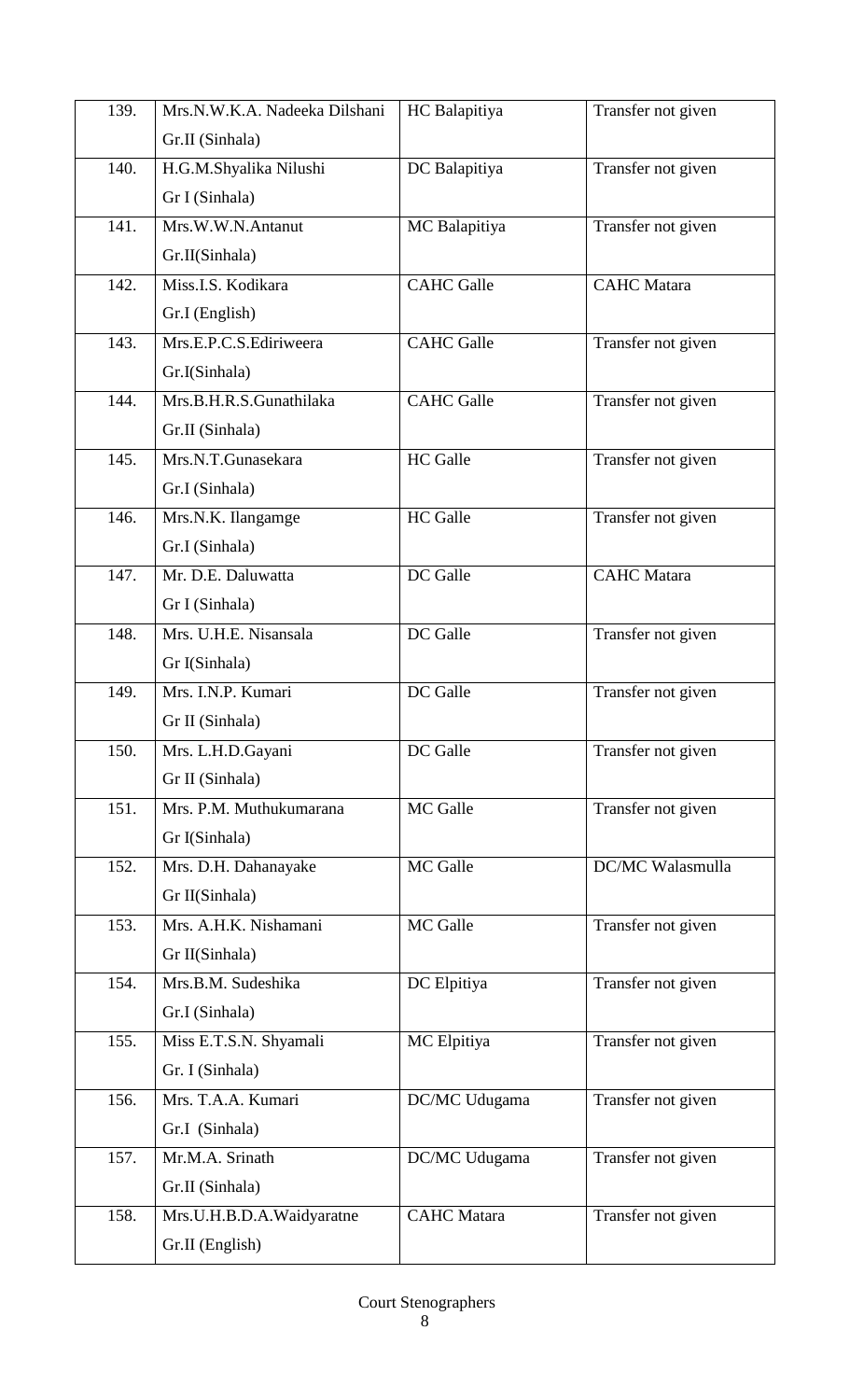| 159. | Miss.S.M.S.R.De Silva        | <b>CAHC</b> Matara  | <b>CAHC</b> Galle  |
|------|------------------------------|---------------------|--------------------|
|      | Gr.III (English)             |                     |                    |
| 160. | Mrs. K.G. Priyanga           | HC Matara           | DC Galle           |
|      | Gr I(Sinhala)                |                     |                    |
| 161. | Mrs. H.T.C. Sandarekha       | DC Matara           | Transfer not given |
|      | Gr I(Sinhala)                |                     |                    |
| 162. | Mrs. N.G.A. Inosha           | DC Matara           | Transfer not given |
|      | Gr I(Sinhala)                |                     |                    |
| 163. | Mrs. R. Pathma               | DC Matara           | Transfer not given |
|      | Gr I(Sinhala)                |                     |                    |
| 164. | Mrs. S. Kalansooriya         | DC Matara           | Transfer not given |
|      | Gr II(Sinhala)               |                     |                    |
| 165. | Mrs.K.N. Hettiarachchi       | MC Deiyandara       | Transfer not given |
|      | Gr.I (Sinhala)               |                     |                    |
| 166. | Mrs. C.K.Karasinghe Arachchi | DC/MC Morawaka      | Transfer not given |
|      | Gr II(Sinhala)               |                     |                    |
| 167. | Mrs. L.H.S. Inesha           | DC/MC Morawaka      | Transfer not given |
|      | Gr I(Sinhala)                |                     |                    |
| 168. | Mrs. N.I.S. Mohotti          | DC/MC Morawaka      | Transfer not given |
|      | (Sinhala)                    |                     |                    |
| 169. | Mrs.S.S. Liyanarachchi       | DC/MC Tissamaharama | Transfer not given |
|      | Gr.I (Sinhala)               |                     |                    |
| 170. | Mrs.H.G.C. Nisansala         | DC/MC Tissamaharama | HC Panadura        |
|      | Gr.II (Sinhala)              |                     |                    |
| 171. | Miss.I.K.N. Kowumali         | DC/MC Tissamaharama | Transfer not given |
|      | Gr.II (Sinhala)              |                     |                    |
| 172. | Mrs.A.G.R. Lakshani          | DC/MC Tissamaharama | Transfer not given |
|      | Gr.III (Sinhala)             |                     |                    |
| 173. | Mr. K.G.G. Sameera           | <b>HC</b> Tangalle  | Transfer not given |
|      | (Sinhala)                    |                     |                    |
| 174. | Mrs. C.T. Wickramasekara     | DC/MC Tangalle      | MC Galle           |
|      | Gr. I(Sinhala)               |                     |                    |
| 175. | Mrs J.A.N. Shiromi           | DC/MC Tangalle      | DC/MC Walasmulla   |
|      | Gr II(Sinhala)               |                     |                    |
| 176. | Mrs. H.L.Dineshka Kumari     | DC/MC Tangalle      | Transfer not given |
|      | Gr I (Sinhala)               |                     |                    |
| 177. | Mrs.H.M.I.D.Herath           | HC Hambantota       | MC Embilipitiya    |
|      | Gr.II (Sinhala)              |                     |                    |
| 178. | Mrs.L.M. Nilaweera           | HC Hambantota       | Transfer not given |
|      | Gr.II (Sinhala)              |                     |                    |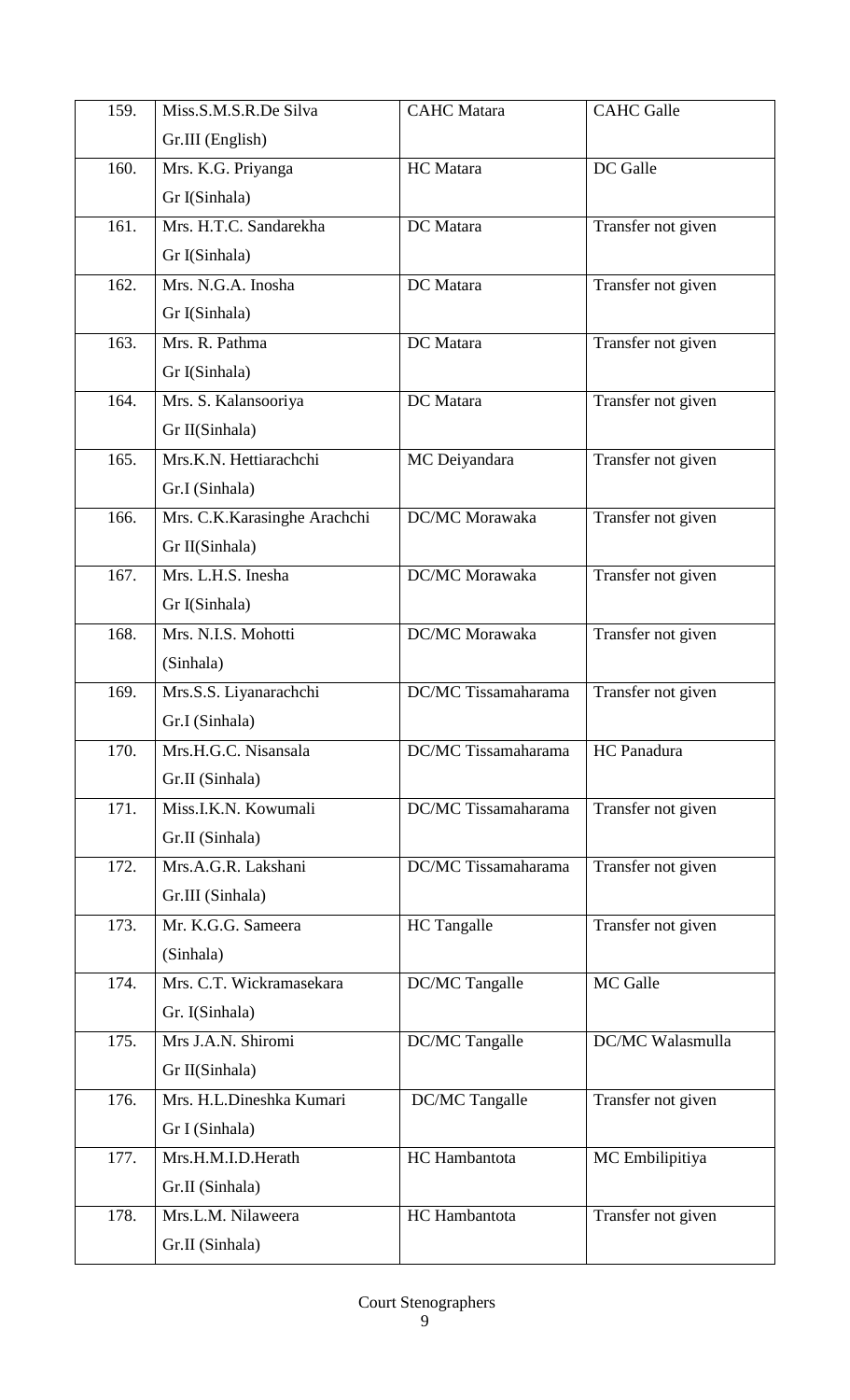| 179. | Mrs.I.K. Panawenna          | HC Hambantota           | Transfer not given |
|------|-----------------------------|-------------------------|--------------------|
|      | Gr.I (Sinhala)              |                         |                    |
| 180. | Mrs.P.M.S. Hiranya          | HC Hambantota           | Transfer not given |
|      | Gr. II (Sinhala)            |                         |                    |
| 181. | Mrs.S.H.N. Dilrukshi        | <b>DC/MC</b> Hambantota | Transfer not given |
|      | Gr.I (Sinhala)              |                         |                    |
| 182. | Mrs.A.H.M. Warunika         | <b>DC/MC</b> Hambantota | Transfer not given |
|      | Gr.II (Sinhala)             |                         |                    |
| 183. | Mrs.S.P.I. Subhashini       | <b>DC/MC</b> Hambantota | Transfer not given |
|      | Gr.II (Sinhala)             |                         |                    |
| 184. | Mrs.E.T. Shanika            | MC Angunakolapellessa   | Transfer not given |
|      | Gr.II(Sinhala)              |                         |                    |
| 185. | Mrs.W.A.D. Sewwandi         | MC Angunakolapellessa   | DC/MC Tangalle     |
|      | Gr.II (Sinhala)             |                         |                    |
| 186. | Mrs.D.M.Damayanthi Kumari   | <b>CAHC Kandy</b>       | Transfer not given |
|      | Gr.I (Sinhala)              |                         |                    |
| 187. | Mrs.H.W.T. S.Sumanaweera    | <b>CAHC Kandy</b>       | Transfer not given |
|      | Gr.III (English)            |                         |                    |
| 188. | Mrs. H.D.W.M.N.R.Abeyrathne | <b>CAHC Kandy</b>       | CAHC Kurunegala    |
|      | Gr.II (English)             |                         |                    |
| 189. | Miss.W.L. Nishadika         | HC Kandy                | Transfer not given |
|      | Gr III(Sinhala)             |                         |                    |
| 190. | Mrs. U.G. Sachitha Uchana   | <b>HC</b> Kandy         | Transfer not given |
|      | Gr III(Sinhala)             |                         |                    |
| 191. | Miss.R.M.I.K. Rajanayake    | DC Kandy                | MC Galagedara      |
|      | Gr.I(Sinhala)               |                         |                    |
| 192. | Mrs.K.M.W.K. Karunaratne    | DC Kandy                | Transfer not given |
|      | Gr.I (Sinhala)              |                         |                    |
| 193. | Mrs.S.W.N.D. Samarasinghe   | DC Kandy                | DC/MC Gampola      |
|      | Gr.I (Sinhala)              |                         |                    |
| 194. | Mrs.M.K.G.I.S. Nawaratne    | DC Kandy                | Transfer not given |
|      | Gr.II (Sinhala)             |                         |                    |
| 195. | Mrs.K.G.H. Tharanga         | DC Kandy                | Transfer not given |
|      | Gr.II(Sinhala)              |                         |                    |
| 196. | Mrs S.A. Jayani Nirasha     | DC Kandy                | DC/MC Attanagalla  |
|      | Gr III (Sinhala)            |                         |                    |
| 197. | Mrs.H.M. Karunagamage       | DC Kandy                | DC/MC Gampola      |
|      | Gr.II (Sinhala)             |                         |                    |
| 198. | Mrs.A.D. Siriyalatha        | HC Nuwara Eliya         | Transfer not given |
|      | Gr.I (Sinhala)              |                         |                    |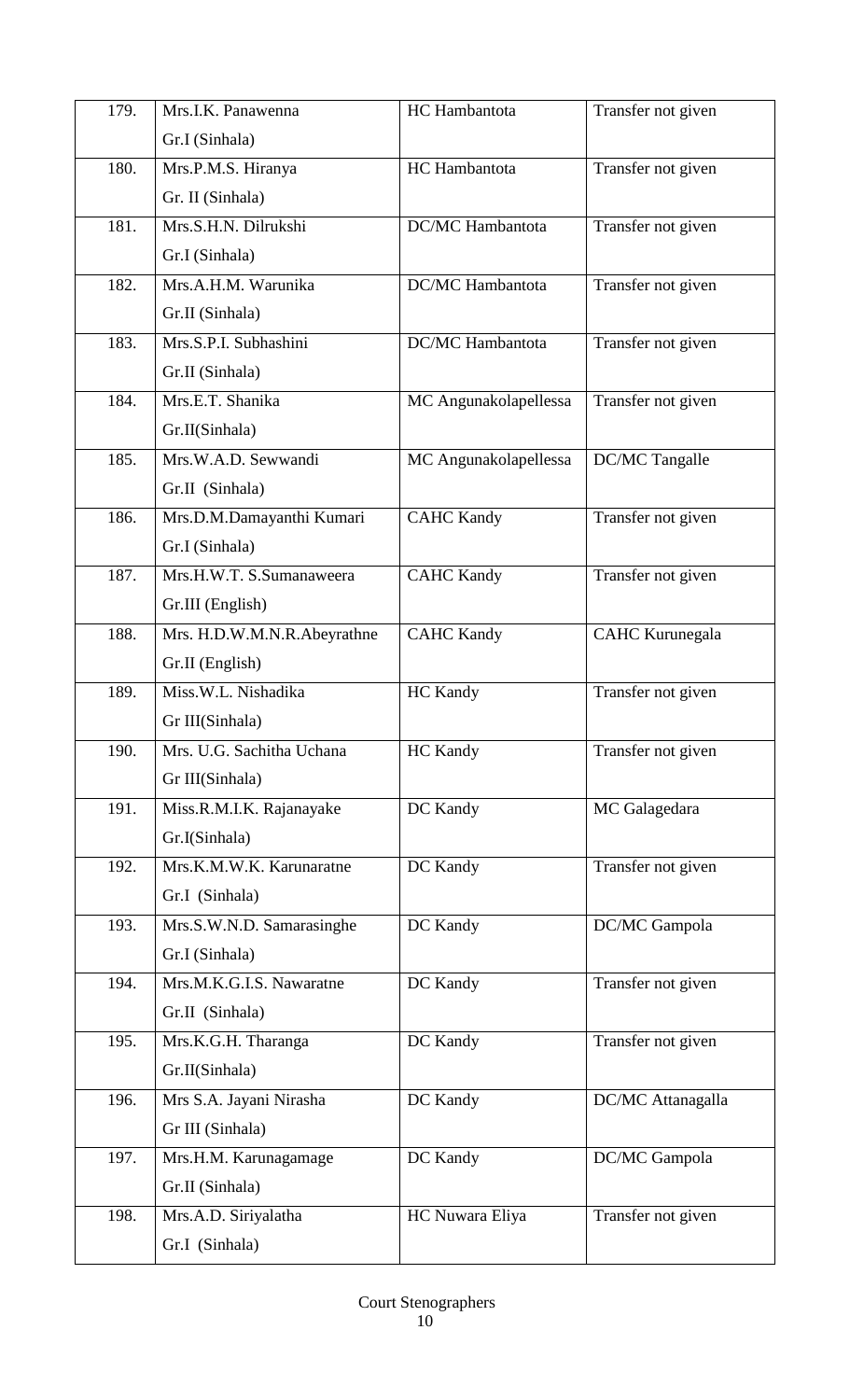| 199.               | Mrs.J.M.I. Erandathi          | HC Nuwara Eliya     | Transfer not given       |
|--------------------|-------------------------------|---------------------|--------------------------|
|                    | Gr.II (Sinhala)               |                     |                          |
| 200.               | Mr.L.W.H.Maduranga            | HC Nuwara Eliya     | Transfer not given       |
|                    | Gr.III (Sinhala)              |                     |                          |
| 201.               | Miss.W.H. Thilaka Wickrama    | HC Nuwara Eliya     | MC Bandarawela           |
|                    | Gr.I (Sinhala)                |                     |                          |
| 202.               | Mr G.G.K.S. Chinthaka         | DC Nuwara Eliya     | Transfer not given       |
|                    | Gr III (Sinhala)              |                     |                          |
| 203.               | Mrs.P.M.T. Jayathilaka        | MC Nuwara Eliya     | MC Kandy                 |
|                    | Gr.I (Sinhala)                |                     |                          |
| 204.               | Miss U.G.L.M. Uduwawalage     | DC/MC Walapane      | MC Galagedara            |
|                    | Gr III (Sinhala)              |                     |                          |
| 205.               | Mrs. H.D.L. Damayanthi        | DC/MC Walapane      | Transfer not given       |
|                    | Gr II (Sinhala)               |                     |                          |
| 206.               | Mrs.I.M.C. Uyanwatta          | DC/MC Teldeniya     | DC Kandy                 |
|                    | Gr.I(Sinhala)                 |                     |                          |
| $\overline{207}$ . | Mrs K.L.T.D. Kumari           | <b>DC/MC Hatton</b> | Transfer not given       |
|                    | Gr III(Sinhala)               |                     |                          |
| 208.               | Mrs.I.G.S. Kumarika Dilrukshi | <b>DC/MC Hatton</b> | MC Nuwara Eliya          |
|                    | Gr.I (Sinhala)                |                     |                          |
| 209.               | Mrs.S.P.Koralegedara          | <b>DC/MC</b> Hatton | Transfer not given       |
|                    | Gr.I (Sinhala)                |                     |                          |
| 210.               | Mrs.D.M.W.Lalanka Sachini     | <b>DC/MC</b> Hatton | HC Ampara                |
|                    | Gr.II (Sinhala)               |                     |                          |
| 211.               | Mrs.C.P.Abeywickrama          | <b>HC</b> Matale    | DC/MC Teldeniya          |
|                    | Gr.I(Sinhala)                 |                     |                          |
| 212.               | Mrs. E.K.G.S. Udayangani      | <b>DC/MC</b> Matale | Transfer not given       |
|                    | Gr III(Sinhala)               |                     |                          |
| 213.               | Mrs.R.K.P. Gunawardhana       | DC/MC Dambulla      | To be posted to proposed |
|                    | Gr.II (Sinhala)               |                     | MC Medawachchiya         |
| 214.               | Mrs.G.W.R.W.M.A.L. Kirinde    | DC/MC Dambulla      | Transfer not given       |
|                    | Gr.II (Sinhala)               |                     |                          |
| 215.               | Mr.A.M.A.L. Wijeratne         | DC/MC Dambulla      | Transfer not given       |
|                    | Gr.II(Sinhala)                |                     |                          |
| 216.               | Mrs.S.K.A.G.C. Sarojani       | DC/MC Dambulla      | Transfer not given       |
|                    | Gr.II(Sinhala)                |                     |                          |
| 217.               | Mrs.I.W.A.A. N. K.Induruwa    | MC Galagedara       | MC Pilessa               |
|                    | Gr.I (Sinhala)                |                     |                          |
| 218.               | Mrs.W.M.K.K.Weerasekara       | MC Galagedara       | DC Kandy                 |
|                    |                               |                     |                          |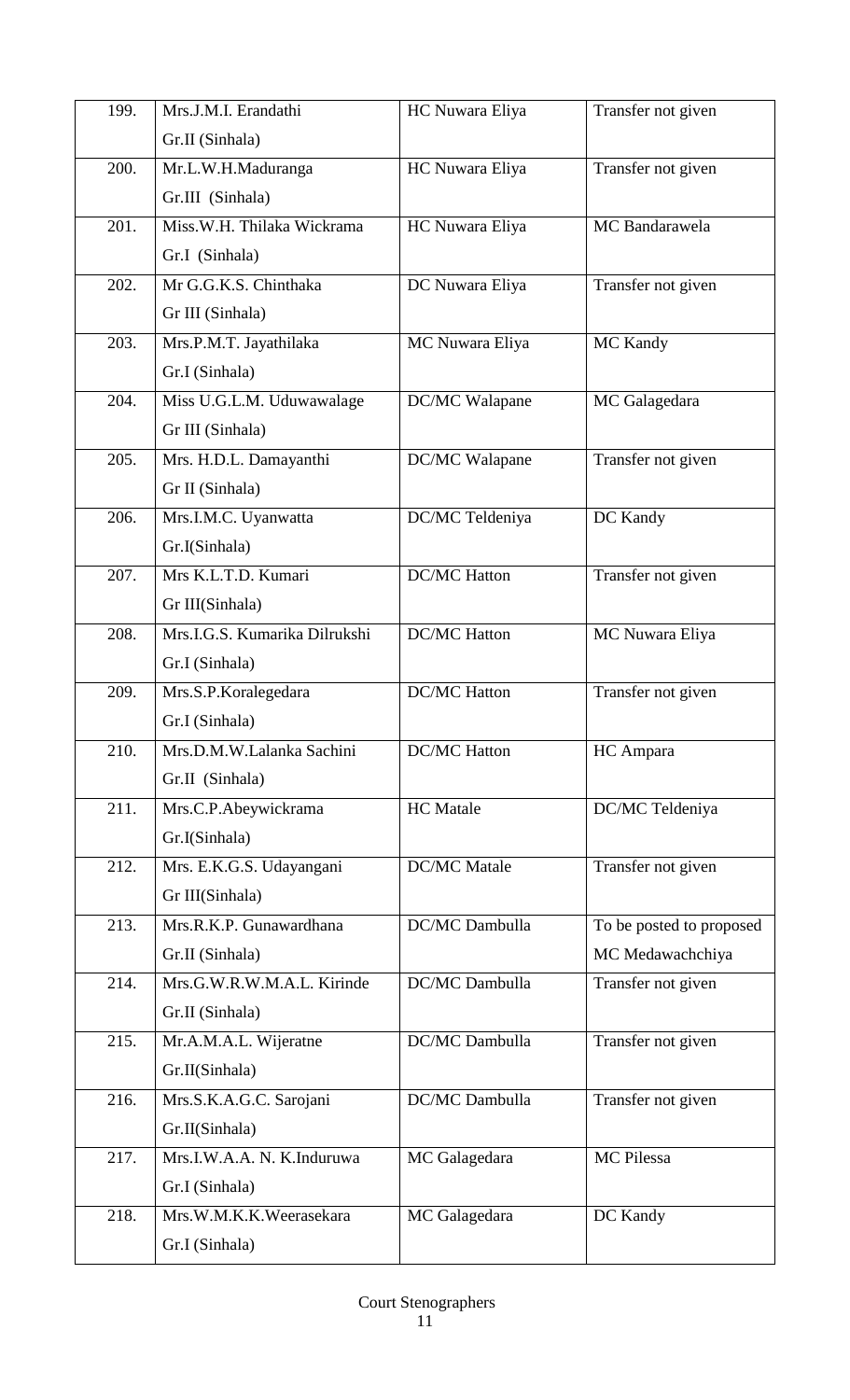| 219. | Mrs. D.I.C. Liyanage         | <b>CAHC</b> Ratnapura | Transfer not given     |
|------|------------------------------|-----------------------|------------------------|
|      | Gr II(English)               |                       |                        |
| 220. | Mrs.R.A.H.S.S. Rajapaksha    | HC Ratnapura          | Transfer not given     |
|      | Gr.I (Sinhala)               |                       |                        |
| 221. | Mrs.W.K.H. Nilanga           | HC Ratnapura          | Transfer not given     |
|      | Gr.II (Sinhala)              |                       |                        |
| 222. | Mrs. D.M.I. Harshani         | DC Ratnapura          | Transfer not given     |
|      | Gr II(Sinhala)               |                       |                        |
| 223. | Mrs. A.B.Y. Nilmini          | MC Ratnapura          | Transfer not given     |
|      | Gr I(Sinhala)                |                       |                        |
| 224. | Mrs. H.G.D. Nishanthi        | MC Ratnapura          | Transfer not given     |
|      | Gr I(Sinhala)                |                       |                        |
| 225. | Mrs. R.M.R.P.R. Jayasekara   | MC Ratnapura          | Transfer not given     |
|      | Gr I(Sinhala)                |                       |                        |
| 226. | Mr.V.D.Y. Chandrasekara      | HC Embilipitiya       | Transfer not given     |
|      | Gr.II (Sinhala)              |                       |                        |
| 227. | Mrs.M.A.D.K.Madduma Arachchi | HC Embilipitiya       | Transfer not given     |
|      | Gr.II (Sinhala)              |                       |                        |
| 228. | Mrs W.H.K.Malweera Arachchi  | HC Embilipitiya       | Transfer not given     |
|      | Gr II(Sinhala)               |                       |                        |
| 229. | Ms.W.T.D.D. Dananjani        | HC Embilipitiya       | Transfer not given     |
|      | Gr.I(Sinhala)                |                       |                        |
| 230. | Mrs. H.G. Rasanjali          | DC Embilipitiya       | Transfer not given     |
|      | Gr II(Sinhala)               |                       |                        |
| 231. | Mrs. G.P.S. Madushani        | DC Embilipitiya       | Transfer not given     |
|      | Gr II(Sinhala)               |                       |                        |
| 232. | Mrs. K.Y.D. Sewwandi         | DC Embilipitiya       | Transfer not given     |
|      | Gr III(Sinhala)              |                       |                        |
| 233. | Mrs.H.M.A.BDamayanthi        | MC Embilipitiya       | MC Angunukolapelessa   |
|      | Gr.II (Sinhala)              |                       |                        |
| 234. | Mrs.B.K.I.Dilanka            | MC Embilipitiya       | Transfer not given     |
|      | Gr.II (Sinhala)              |                       |                        |
| 235. | Miss.G.T.Priyanka            | MC Embilipitiya       | Transfer not given     |
|      | Gr.II (Sinhala)              |                       |                        |
| 236. | Mrs. K.U. Wimalasooriya      | MC Embilipitiya       | Transfer not given     |
|      | Gr I (Sinhala)               |                       |                        |
| 237. | Miss. P.Manohari Ediriweera  | DC/MC Balangoda       | Transfer not given     |
|      | Gr III(Sinhala)              |                       |                        |
| 238. | Mrs P.V. Somalatha           | <b>HC</b> Kegalle     | <b>DC/MC</b> Mawanella |
|      | Gr I(Sinhala)                |                       |                        |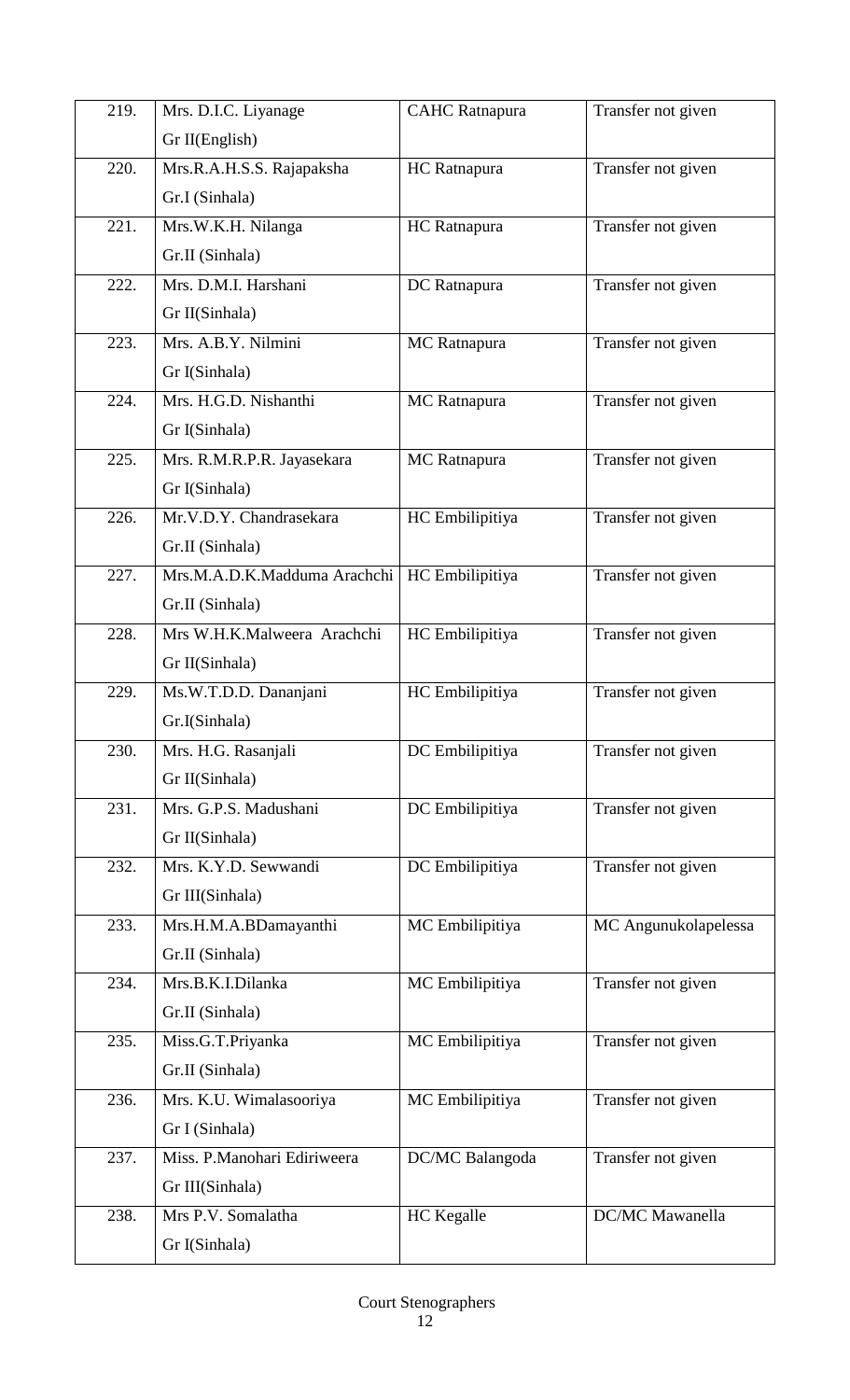| 239. | Mrs. P.A.A.C. Herath          | DC Kegalle              | <b>DC/MC</b> Mawanella |
|------|-------------------------------|-------------------------|------------------------|
|      | Gr I(Sinhala)                 |                         |                        |
| 240. | Mrs.T.D.S. Wimalaweera        | DC Kegalle              | HC Kuliyapitiya        |
|      | Gr.III (Sinhala)              |                         |                        |
| 241. | Mrs.R.G.T. Roshini Jayarathna | MC Kegalle              | Transfer not given     |
|      | Gr III (Sinhala)              |                         |                        |
| 242. | Mrs. R.M.A.N. Ranasinghe      | DC/MC Mawanella         | HC Kegalle             |
|      | Gr I (Sinhala)                |                         |                        |
| 243. | Mrs. P.W.P. Karunathilaka     | <b>DC/MC</b> Mawanella  | DC Kandy               |
|      | Gr I (Sinhala)                |                         |                        |
| 244. | Mrs.K.A.R.K. Jayaratne        | DC/MC Warakapola        | DC Kegalle             |
|      | Gr.I (Sinhala)                |                         |                        |
| 245. | Mrs.S.N.S. Samarasinghe       | DC/MC Warakapola        | HC Kurunegala          |
|      | Gr.I (Sinhala)                |                         |                        |
| 246. | Mrs.A.A.I. Priyani            | DC/MC Warakapola        | Transfer not given     |
|      | Gr.I (Sinhala)                |                         |                        |
| 247. | Mrs. H.A.D.Y.T. Hettiarachchi | <b>DC/MC Ruwanwella</b> | Transfer not given     |
|      | Gr. I(Sinhala)                |                         |                        |
| 248. | Mrs. R.M.P.M. Gunathilaka     | <b>CAHC Kurunegala</b>  | <b>CAHC</b> Negombo    |
|      | Gr II(English)                |                         |                        |
| 249. | Miss. R.D.I.H. Jayaratna      | HC Kurunegala           | MC Polgahawela         |
|      | Gr III (Sinhala)              |                         |                        |
| 250. | Ms. S.A.G.W. Subasingha       | HC Kurunegala           | Transfer not given     |
|      | Gr I (Sinhala)                |                         |                        |
| 251. | Mrs.M.M.P. Mallawaarachchi    | DC Kurunegala           | Transfer not given     |
|      | Gr.I (Sinhala)                |                         |                        |
| 252. | Mrs. H.M.N. Kumarihami        | MC Pilessa              | DC Kurunegala          |
|      | Gr I (Sinhala)                |                         |                        |
| 253. | Mrs.S.P.Dilani Ramyalatha     | DC Kuliyapitiya         | MC Hettipola           |
|      | Gr.II(Sinhala)                |                         |                        |
| 254. | V.G.A. Madhuwanthi            | MC Kuliyapitiya         | Transfer not given     |
|      | Gr.III(Sinhala)               |                         |                        |
| 255. | Mrs D.M.C. Dineshika          | MC Galgamuwa            | Transfer not given     |
|      | Gr I(Sinhala)                 |                         |                        |
| 256. | Mrs. L.G.C. Lihinikadugama    | MC Rambadagalla         | Transfer not given     |
|      | Gr I (Sinhala)                |                         |                        |
| 257. | Mrs P.K.D.I.M. Rupasinghe     | MC Hettipola            | Transfer not given     |
|      | Gr III(Sinhala)               |                         |                        |
| 258. | Mrs. M.D.S.M.P. Amarasooriya  | MC Hettipola            | HC Kuliyapitiya        |
|      | Gr. I (Sinhala)               |                         |                        |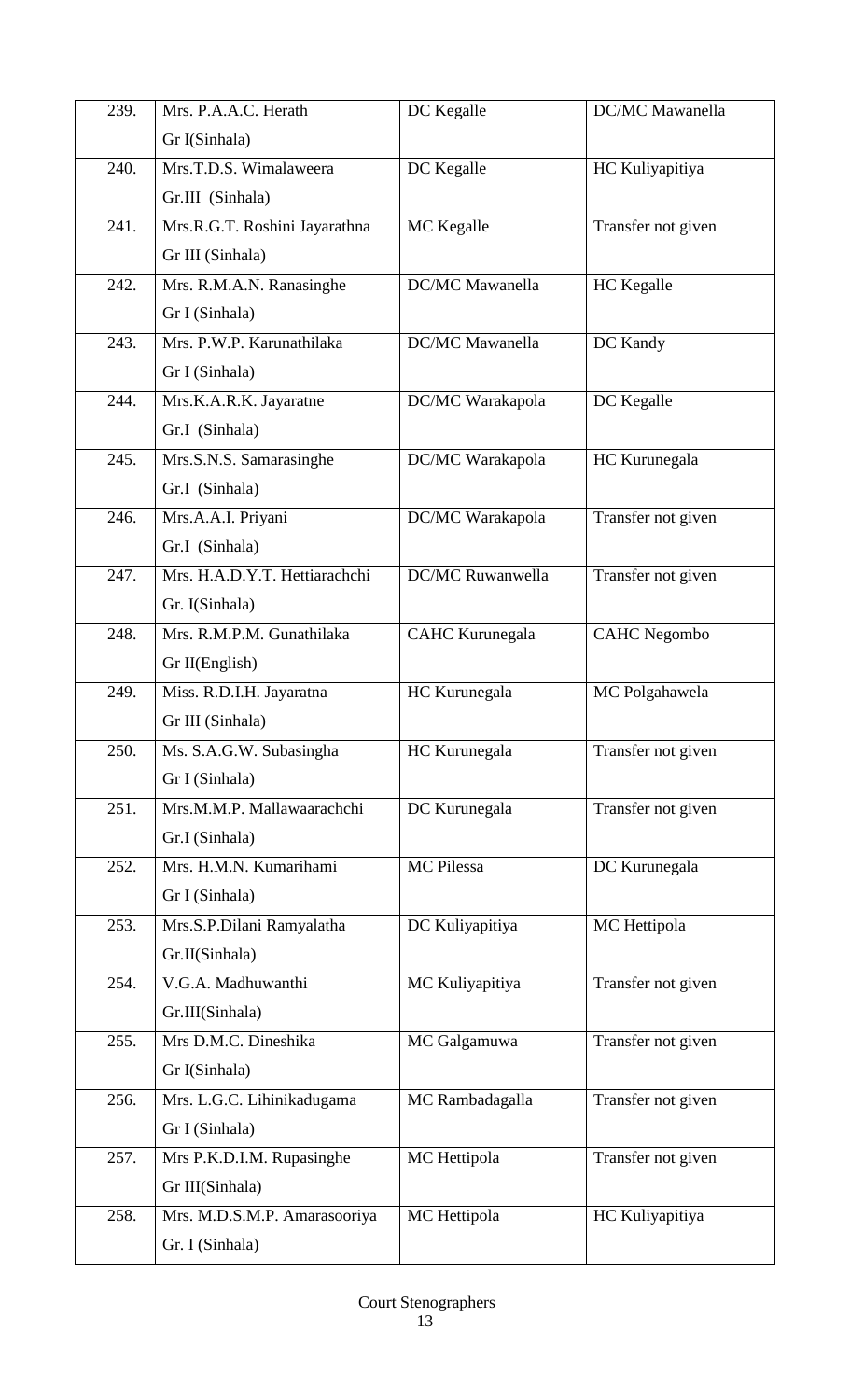| 259.               | Mrs T.H.S. Siriyalatha    | MC Polgahawela      | DC/MC Warakapola                     |
|--------------------|---------------------------|---------------------|--------------------------------------|
|                    | Gr I (Sinhala)            |                     |                                      |
| 260.               | Mrs. I.D. Wimalasooriya   | MC Polgahawela      | Transfer not given                   |
|                    | Gr I (Sinhala)            |                     |                                      |
| 261.               | Miss K.A.P.K. Gunarathna  | MC Polgahawela      | Transfer not given                   |
|                    | Gr I (Sinhala)            |                     |                                      |
| 262.               | Miss. B.A. Sanjeewani     | DC/MC Chilaw        | MC Anamaduwa                         |
|                    | Gr I (Sinhala)            |                     |                                      |
| $\overline{263}$ . | Mrs. P.A.J.C. Perera      | DC/MC Chilaw        | Transfer not given                   |
|                    | Gr III (Sinhala)          |                     |                                      |
| 264.               | Mrs. R.P.S. Lakshani      | DC/MC Chilaw        | Transfer not given                   |
|                    | Gr III (Sinhala)          |                     |                                      |
| 265.               | Miss. M.P.G. Angana       | DC/MC Chilaw        | Transfer not given                   |
|                    | Gr III (Sinhala)          |                     |                                      |
| 266.               | Mrs. B.A.K. M.Balasooriya | DC/MC Chilaw        | Transfer not given                   |
|                    | Gr.III(Sinhala)           |                     |                                      |
| $\overline{267}$ . | Miss J.A.M. Prabhani      | <b>HC</b> Puttlam   | Transfer not given                   |
|                    | Gr.III (Sinhala)          |                     |                                      |
| 268.               | Mrs.R.P.M. Dilrukshika    | DC/ MC Marawila     | MC Nuwara Eliya                      |
|                    | Gr III(Sinhala)           |                     |                                      |
| 269.               | Mrs W.S. Samaraweera      | MC Anamaduwa        | Transfer not given                   |
|                    | Gr II (Sinhala)           |                     |                                      |
| 270.               | Mrs.R.M.K.H. Jayasundara  | HC Anuradhapura     | To be posted to proposed             |
|                    | Gr.I (Sinhala)            |                     | MC Medawachchiya                     |
| 271.               | Mrs M.V.S. Rodrigo        | HC Anuradhapura     | <b>DC/MC Kantale</b>                 |
|                    | Gr III (Sinhala)          |                     |                                      |
| 272.               | Mrs.D.M.S.M. Herath       | MC Anuradhapura     | MC Tambuttegama                      |
|                    | Gr.II (Sinhala)           |                     |                                      |
| 273.               | Mrs.Y.M.H. Kumarihami     | DC/MC Kebitigollewa | DC Anuradhapura<br>(To be posted to  |
|                    | Gr.I (Sinhala)            |                     | proposed MC                          |
| 274.               | Mrs.J.M.R.T. Jayasinghe   | DC/MC Kebitigollewa | Medawachchiya)<br>DC/MC Kekirawa     |
|                    | Gr.III (Sinhala)          |                     | (To be posted to                     |
|                    |                           |                     | proposed MC                          |
| 275.               | Mrs.H.A.C.N. Lakmali      | DC/MC Kekirawa      | Medawachchiya)<br>Transfer not given |
|                    | Gr.I (Sinhala)            |                     |                                      |
| 276.               | Mrs.A.N.Samarasekara      | DC/MC Kekirawa      | MC Anuradhapura                      |
|                    | Gr.I (Sinhala)            |                     |                                      |
| 277.               | Mrs.H.S. Ekanayake        | DC/MC Kekirawa      | To be posted to proposed             |
|                    | Gr.I (Sinhala)            |                     | MC Kahatagasdigiliya                 |
|                    |                           |                     |                                      |
|                    |                           |                     |                                      |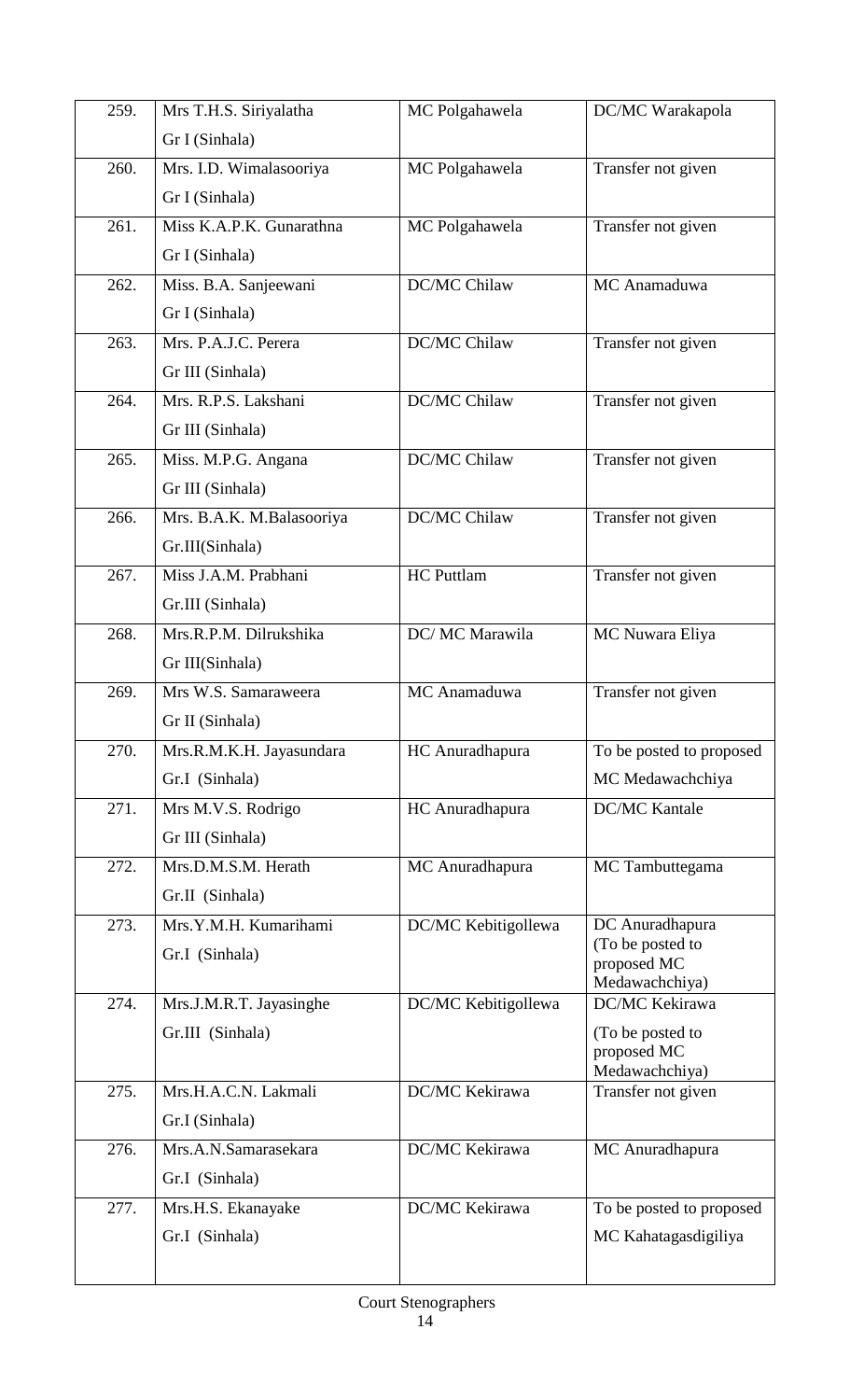| 278. | Mrs.L.A.Renuka Athukorala   | HC Polonnaruwa      | DC/MC Hingurakgoda                |
|------|-----------------------------|---------------------|-----------------------------------|
|      | Gr.I (Sinhala)              |                     |                                   |
| 279. | Mrs.P.M.U.P. Ranjith        | DC/MC Polonnaruwa   | Transfer not given                |
|      | Gr.III(Sinhala)             |                     |                                   |
| 280. | Mrs.R.M.I.U. Ranabahu       | DC/MC Hingurakgoda  | HC Polonnaruwa                    |
|      | Gr.II(Sinhala)              |                     |                                   |
| 281. | Mrs.D.M.M.K. Gunathilake    | MC Tambuttegama     | Transfer not given                |
|      | Gr.I (Sinhala)              |                     |                                   |
| 282. | Mrs.J.S.R.W.K. Jayasinghe   | MC Tambuttegama     | MC Galgamuwa                      |
|      | Gr.II (Sinhala)             |                     |                                   |
| 283. | Mrs.O.T. Gimhani            | MC Tambuttegama     | Transfer not given                |
|      | Gr.III (Sinhala)            |                     |                                   |
| 284. | Mrs.A.J.M.C.K.S. Dharmapala | <b>CAHC Badulla</b> | Supreme Court                     |
|      | Gr.II (English)             |                     |                                   |
| 285. | Mrs.D.M.E.N. Minipura       | <b>CAHC Badulla</b> | <b>CAHC</b> Avissawella           |
|      | Gr.III (English)            |                     | (Attachment given to              |
|      |                             |                     | CAHC Avissawella is<br>cancelled) |
| 286. | Mrs.W.M.S. Menike           | HC Badulla          | MC Bandarawela                    |
|      | Gr.I (Sinhala)              |                     |                                   |
| 287. | Mrs.K.R. Asanka             | HC Badulla          | MC Bandarawela                    |
|      | Gr II (Sinhala)             |                     |                                   |
| 288. | Mrs.H.W.L.P. Wijethilaka    | HC Badulla          | Transfer not given                |
|      | Gr.I (Sinhala)              |                     |                                   |
| 289. | Mrs.A.A.H.S. Seneviratne    | DC Badulla          | Transfer not given                |
|      | Gr.I(Sinhala)               |                     |                                   |
| 290. | Mrs.D.J.M.S.P.Kumari        | DC Badulla          | DC/MC Kekirawa                    |
|      | Gr.II (Sinhala)             |                     |                                   |
| 291. | Mrs.D.M.N. Prarthana        | MC Badulla          | DC Bandarawela                    |
|      | Gr.II (Sinhala)             |                     |                                   |
| 292. | Mrs.L.H.W. Mallika          | MC Bandarawela      | DC Badulla                        |
|      | Gr.II (Sinhala)             |                     |                                   |
| 293. | Mrs.L.A.M. Prashanthi       | MC Bandarawela      | DC/MC Welimada                    |
|      | Gr.II (Sinhala)             |                     |                                   |
| 294. | Mrs.I.S. Dissanayake        | MC Bandarawela      | HC Badulla                        |
|      | Gr.I (Sinhala)              |                     |                                   |
| 295. | Mrs.D.S.N. Premachandra     | MC Bandarawela      | HC Avissawella                    |
|      | Gr.II (Sinhala)             |                     |                                   |
| 296. | Mrs.R.W.D. P.Rajapaksha     | MC Bandarawela      | <b>HC</b> Badulla                 |
|      | Gr.I (Sinhala)              |                     |                                   |
|      |                             |                     |                                   |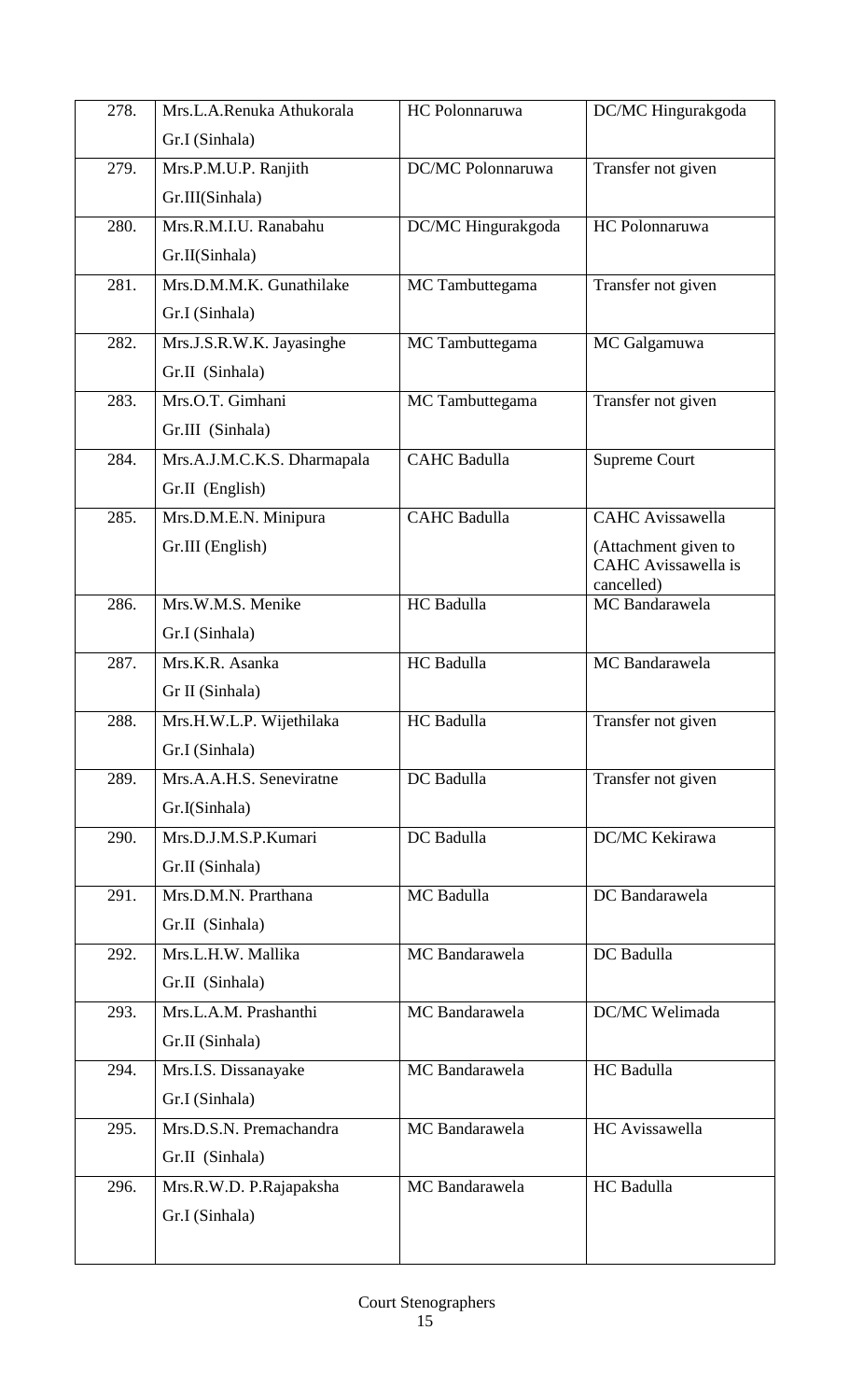| 297. | Mrs.D.M.S.D. Dissanayake     | DC Bandarawela        | MC Badulla         |
|------|------------------------------|-----------------------|--------------------|
|      | Gr.I (Sinhala)               |                       |                    |
| 298. | Mrs. G.A.C. Nimesha          | DC/MC Mahiyangana     | DC Embilipitiya    |
|      | Gr III (Sinhala)             |                       |                    |
| 299. | Mrs. K.Y.T. Madhubhasini     | DC/MC Mahiyangana     | DC Bandarawela     |
|      | Gr.II (Sinhala)              |                       |                    |
| 300. | Mrs.S.Y.D.Blelasit           | DC/MC Welimada        | MC Bandarawela     |
|      | Gr.I (Sinhala)               |                       |                    |
| 301. | Ms.W.L.U. Darshani           | DC/MC Monaragala      | Transfer not given |
|      | Gr.I(Sinhala)                |                       |                    |
| 302. | Mrs. M.S. Dissanayake        | DC/MC Monaragala      | DC/MC Wellawaya    |
|      | Gr II(Sinhala)               |                       |                    |
| 303. | Mrs. B.P.W. Premarathna      | DC/MC Monaragala      | DC/MC Wellawaya    |
|      | Gr II(Sinhala)               |                       |                    |
| 304. | Mrs.R.M.C. Chathurani        | DC/MC Wellawaya       | DC/MC Monaragala   |
|      | Gr I(Sinhala)                |                       |                    |
| 305. | Mrs R.M.M. Chandima          | DC/MC Wellawaya       | DC/MC Monaragala   |
|      | Gr II (Sinhala)              |                       |                    |
| 306. | Mr.D.W.K. Sanjeewa           | MC Bibila             | Transfer not given |
|      | Gr II(Sinhala)               |                       |                    |
| 307. | Mrs.R.S.K.Thanuja Damayanthi | MC Bibila             | DC/MC Wellawaya    |
|      | Gr.I (Sinhala)               |                       |                    |
| 308. | Mrs.D.M.Danusha Damayanthi   | MC Bibila             | Transfer not given |
|      | Gr I(Sinhala)                |                       |                    |
| 309. | Mrs.H.M.S.Pushpani           | MC Bibila             | MC Bandarawela     |
|      | Gr.I (Sinhala)               |                       |                    |
| 310. | Miss. U.A.A.N. De Silva      | MC Siyambalanduwa     | Transfer not given |
|      | Gr I(Sinhala)                |                       |                    |
| 311. | Mrs A.G.R. Nuwangani         | MC Siyambalanduwa     | Transfer not given |
|      | Gr II(Sinhala)               |                       |                    |
| 312. | Mrs.R.P.D.W.K.S.Rajapaksha   | MC Siyambalanduwa     | Transfer not given |
|      | Gr.II(Sinhala)               |                       |                    |
| 313. | Mrs.R.B.G.S. Bandara         | HC Ampara             | Transfer not given |
|      | Gr.II(Sinhala)               |                       |                    |
| 314. | Mrs.H.S.P. Yasalath          | DC/MC Ampara          | Transfer not given |
|      | Gr.I(Sinhala)                |                       |                    |
| 315. | Mrs A.W.W.M.U.S. Bakmiwewa   | DC/MC Ampara          | Transfer not given |
|      | Gr II(Sinhala)               |                       |                    |
| 316. | Mr.E.A.N.S.Edirisinghe       | DC/MC Dehiattakandiya | Transfer not given |
|      | Gr.II (Sinhala)              |                       |                    |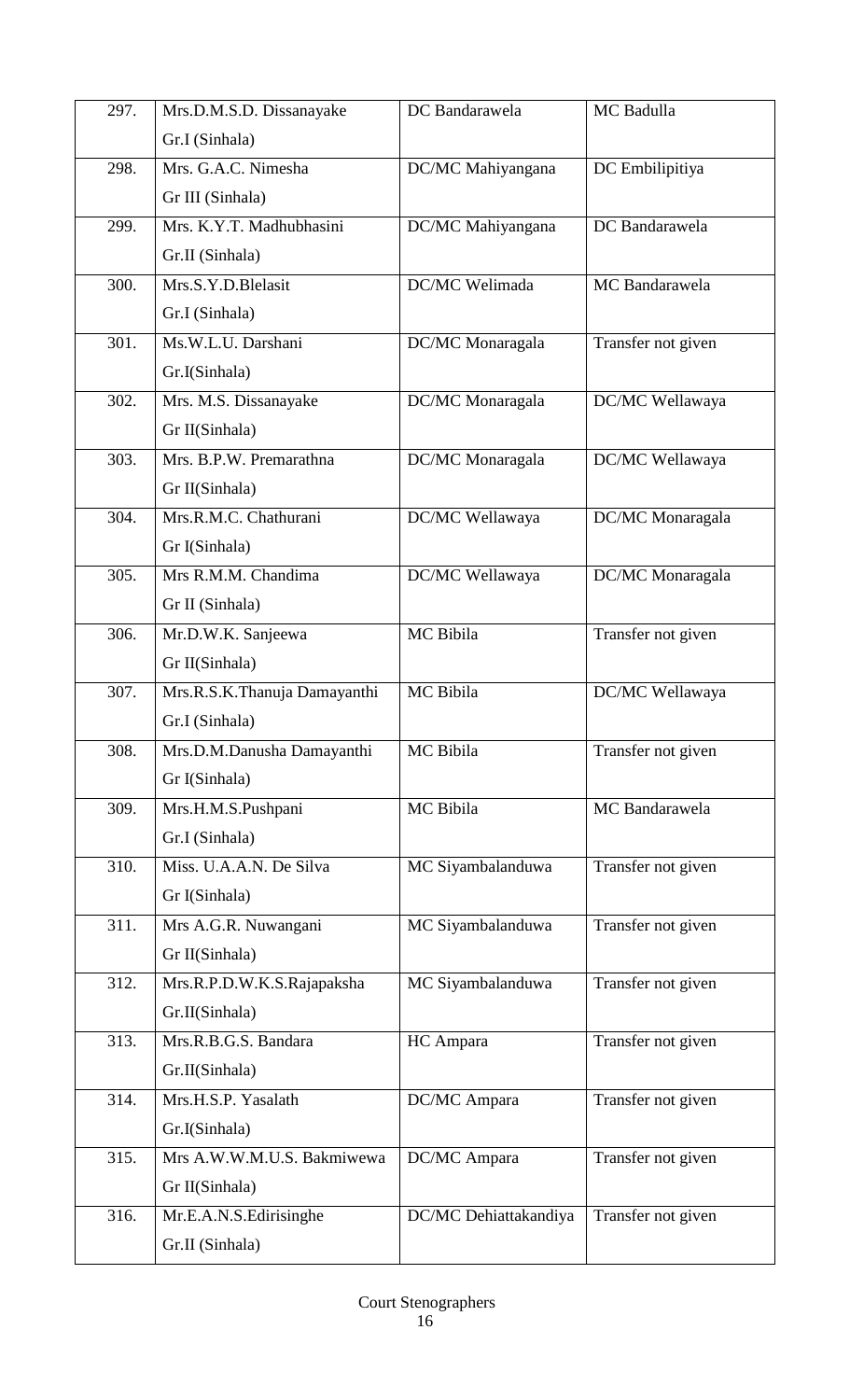| 317. | Mrs.M.M.S.U. Moremada    | DC/MC Dehiattakandiya | Transfer not given    |
|------|--------------------------|-----------------------|-----------------------|
|      | Gr.II (Sinhala)          |                       |                       |
| 318. | Miss.M.A.K.R. Sanjeewani | DC/MC Dehiattakandiya | DC/MC Walasmulla      |
|      | Gr.III (Sinhala)         |                       |                       |
| 319. | Mrs. A.W.A. Pravini      | <b>DC/MC Kantale</b>  | <b>HC</b> Trincomalee |
|      | Gr I (Sinhala)           |                       |                       |
| 320. | Mrs.U.H.Siththikeen      | HC Kalmunai           | Transfer not given    |
|      | Gr.I (Tamil)             |                       |                       |
| 321. | Mrs.L.Rahumudeen         | HC Kalmunai           | Transfer not given    |
|      | Gr.I (Tamil)             |                       |                       |
| 322. | Miss.K. Anusha           | DC Kalmunai           | Juv.MC Jaffna         |
|      | Gr.II (Tamil)            |                       |                       |
| 323. | Miss.U.Sukirtha          | MC Kalmunai           | Juv.MC Jaffna         |
|      | Gr.II                    |                       |                       |
| 324. | Miss.P.Niranjana         | MC Kalmunai           | Juv.MC Jaffna         |
|      | Gr.II                    |                       |                       |
| 325. | Mrs. M.I. Mufeetha       | MC Kalmunai           | Transfer not given    |
|      | Gr.I                     |                       |                       |
| 326. | Mrs.M.J.Fathima Askara   | <b>DC/MC Potuvil</b>  | DC Kalmunai           |
|      | Gr.III (Tamil)           |                       |                       |
| 327. | Mrs.T.Srikaran           | <b>DC/MC Potuvil</b>  | MC Kalmunai           |
|      | Gr.III                   |                       |                       |
| 328. | Miss.M.I. Farsana        | <b>DC/MC Potuvil</b>  | Transfer not given    |
|      | Gr.II(T)                 |                       |                       |
| 329. | Mrs.R.R.Abdul Wahab      | DC Akkaraipattu       | Transfer not given    |
|      | Gr.I (Tamil)             |                       |                       |
| 330. | Mrs.V.Kamalendran        | MC Akkaraipattu       | Transfer not given    |
|      | Gr.I (Tamil)             |                       |                       |
| 331. | Miss. M.L.S. Natheera    | MC Akkaraipattu       | Transfer not given    |
|      | Gr.II (Tamil)            |                       |                       |
| 332. | Mrs.G. Jathurshany       | HC Batticaloa         | MC Kalmunai           |
|      | Gr.III                   |                       |                       |
| 333. | Mr.R. Rubakaran          | HC Batticaloa         | <b>DC/MC Potuvil</b>  |
|      | Gr.II                    |                       |                       |
| 334. | Mrs.A.Niroja             | DC Batticaloa         | Transfer not given    |
|      | Gr.II (Tamil)            |                       |                       |
| 335. | Mrs.K.Gayathri           | DC Batticaloa         | Transfer not given    |
|      | Gr.III (Tamil)           |                       |                       |
| 336. | Mrs.S.M.Rajahideen       | MC Batticaloa         | Transfer not given    |
|      | Gr.I                     |                       |                       |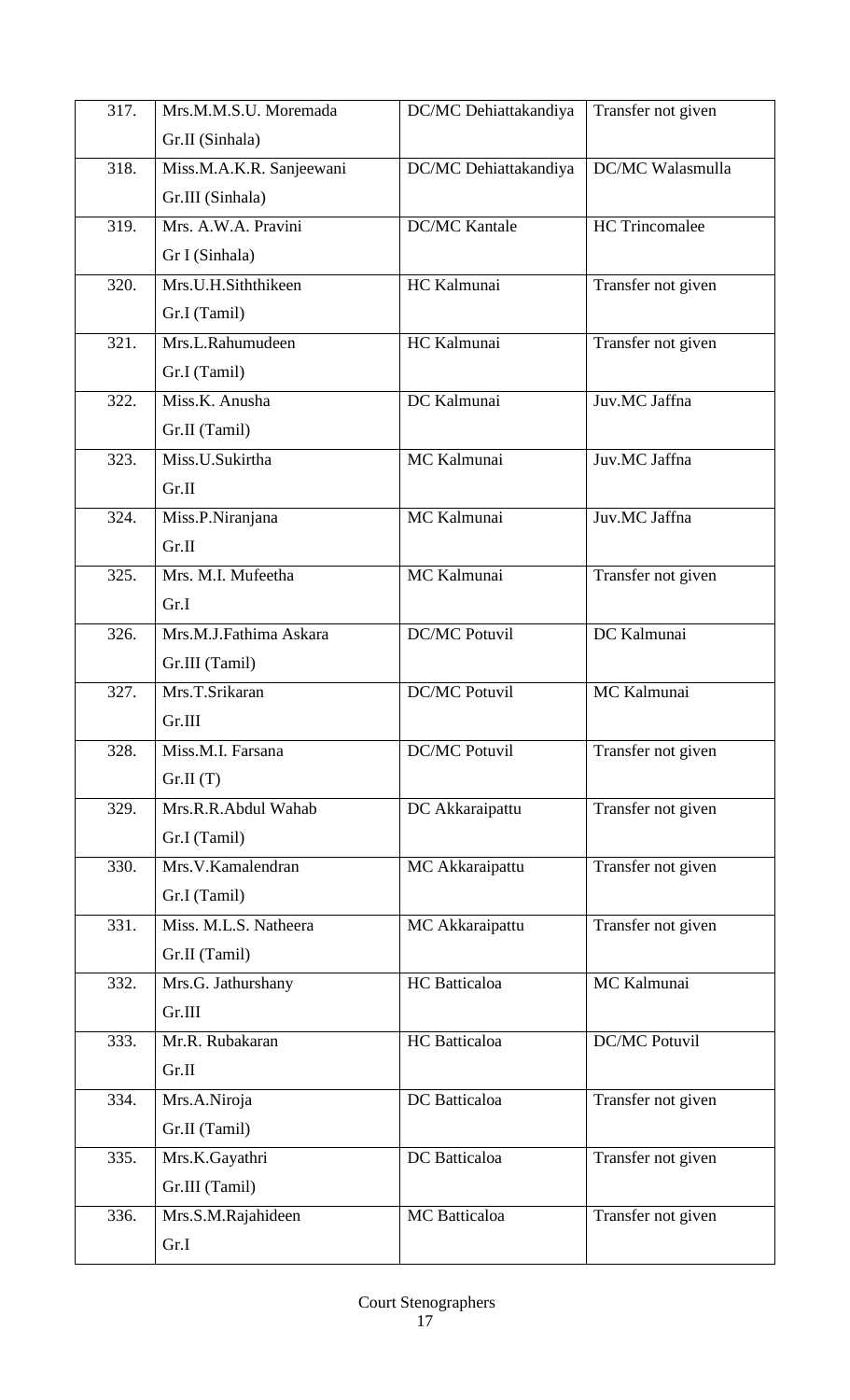| 337. | Mrs.R. Pratheeparaj      | MC Batticaloa           | Transfer not given   |
|------|--------------------------|-------------------------|----------------------|
|      | Gr.II(T)                 |                         |                      |
| 338. | Mrs.Y. Sugajini          | MC Batticaloa           | DC/MC Valachchenai   |
|      | Gr.III (Tamil)           |                         |                      |
| 339. | N.K.N.Nihara             | MC Batticaloa           | Transfer not given   |
|      | Gr I                     |                         |                      |
| 340. | Mrs.K.Balasirikandharasa | DC/MC Valaichenai       | HC Batticaloa        |
|      | Gr.III (Tamil)           |                         |                      |
| 341. | Mrs. J.Prashanthy        | <b>CAHC/Trincomalee</b> | Transfer not given   |
|      | Gr.II                    |                         |                      |
| 342. | Mrs. P. Pavithra         | <b>CAHC/Trincomalee</b> | <b>DC/MC Potuvil</b> |
|      | Gr.III                   |                         |                      |
| 343. | Miss.T.Sarojinidevi      | <b>HC</b> Trincomalee   | Transfer not given   |
|      | Gr I (Tamil)             |                         |                      |
| 344. | Mrs.T.Thaksharajani      | <b>HC</b> Trincomalee   | Transfer not given   |
|      | Gr.I (Tamil)             |                         |                      |
| 345. | Mrs.S.Thirushahini       | <b>HC</b> Trincomalee   | Transfer not given   |
|      | Gr.II (Tamil)            |                         |                      |
| 346. | Mrs.S.Manjutha           | <b>HC</b> Trincomalee   | MC Batticaloa        |
|      | Gr.III                   |                         |                      |
| 347. | Mrs.M.Rathikala          | DC Trincomalee          | Transfer not given   |
|      | Gr.II (Tamil)            |                         |                      |
| 348. | Mrs.N.Revathy            | DC Trincomalee          | Transfer not given   |
|      | Gr.II (Tamil)            |                         |                      |
| 349. | Mrs.N.Mansoora           | <b>DC</b> Trincomalee   | Transfer not given   |
|      | Gr.II (Tamil)            |                         |                      |
| 350. | Mrs.R.Priyatharshini     | DC Trincomalee          | Transfer not given   |
|      | Gr.II (Tamil)            |                         |                      |
| 351. | Mr.K.N. Sarathchandra    | <b>MC</b> Trincomalee   | Transfer not given   |
|      | Gr.I (Sinhala)           |                         |                      |
| 352. | Mrs.R.Premakumari        | <b>MC</b> Trincomalee   | Transfer not given   |
|      | Gr.II (Tamil)            |                         |                      |
| 353. | Mrs.S.Nishanthini        | MC Trincomalee          | Transfer not given   |
|      | Gr.II (Tamil)            |                         |                      |
| 354. | Mrs.K.Sulosana           | MC Trincomalee          | Transfer not given   |
|      | Gr.II (Tamil)            |                         |                      |
| 355. | Mrs.J.Tharmini           | MC Trincomalee          | Transfer not given   |
|      | Gr.III(T)                |                         |                      |
| 356. | Mrs.M.S. Rinosha Ismail  | DC/MC Muthur            | Transfer not given   |
|      | Gr.III (Tamil)           |                         |                      |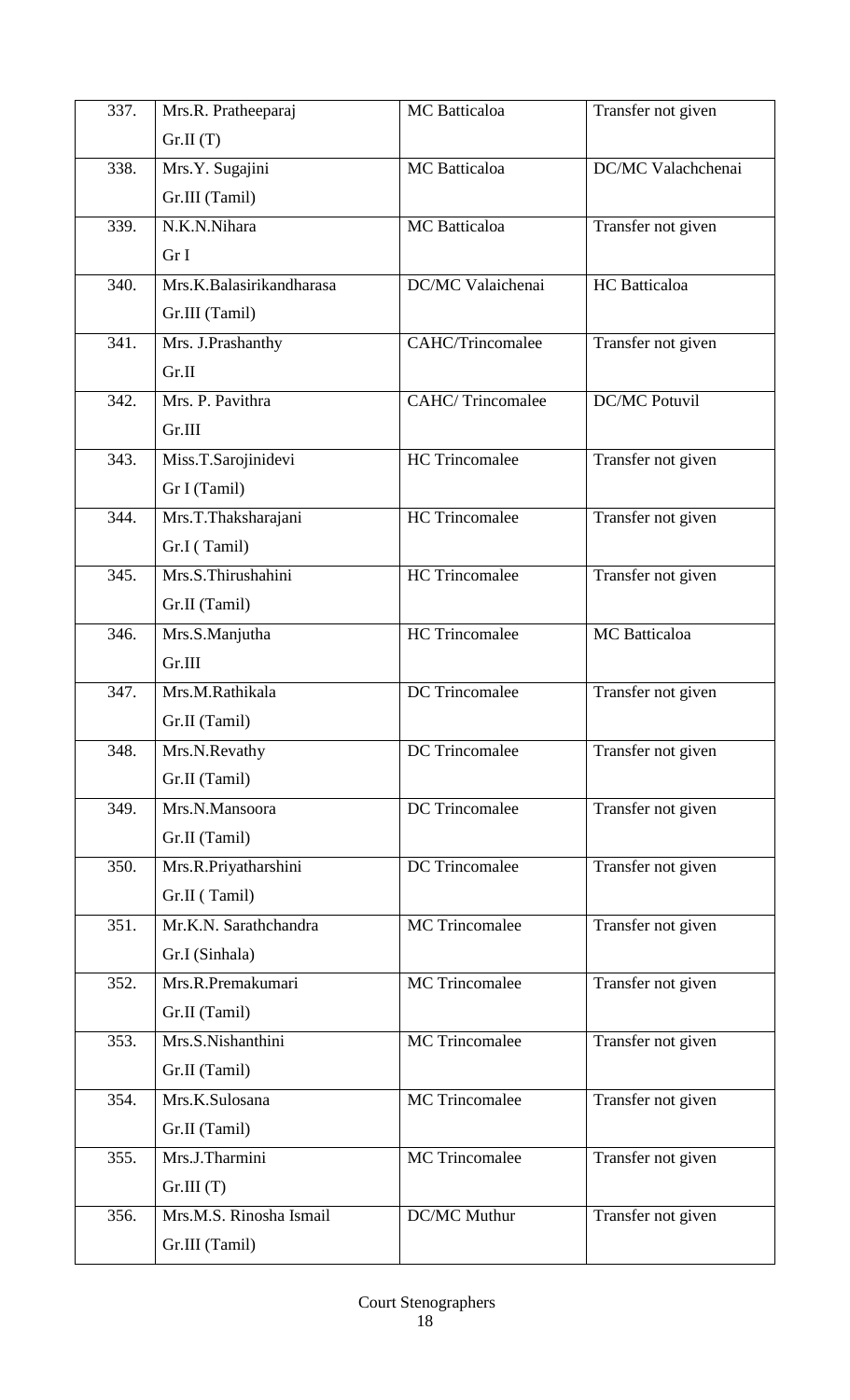| 357.               | Miss. J. Saranya                   | <b>DC/MC Muthur</b> | Transfer not given    |
|--------------------|------------------------------------|---------------------|-----------------------|
|                    | Gr.III                             |                     |                       |
| 358.               | Mrs.E. Sri Suwarnamugi             | DC/MC Muthur        | Transfer not given    |
|                    | Gr.II                              |                     |                       |
| 359.               | Mrs. K. Penuka                     | DC/MC Muthur        | Transfer not given    |
|                    | Gr.II (Tamil)                      |                     |                       |
| 360.               | Mrs.M. Shobana                     | MC Point Pedro      | DC/MC Vavuniya        |
|                    | Gr.III(Tamil)                      |                     |                       |
| $\overline{361}$ . | Mrs.H.Jalini                       | DC/MC Mallakam      | Transfer not given    |
|                    | Gr.II (Tamil)                      |                     |                       |
| 362.               | Mrs.K. Lavaniya                    | HC Jaffna           | Transfer not given    |
|                    | Gr.III (Tamil)                     |                     |                       |
| 363.               | Mrs.k Jeyanthy                     | HC Jaffna           | Transfer not given    |
|                    | Gr.I (Tamil)                       |                     |                       |
| 364.               | Mrs.K. Perinpamalar                | HC Jaffna           | HC Vavuniya           |
|                    | Gr.III (Tamil)                     |                     |                       |
| $\overline{365}$ . | Mrs.K. Thamayanthy                 | DC Jaffna           | Transfer not given    |
|                    | Gr.I (Tamil)                       |                     |                       |
| 366.               | Mrs. K. Gurunaathan                | MC/ Jaffna          | Transfer not given    |
|                    | Gr I                               |                     |                       |
| 367.               | Mrs. Y. Theleepan                  | MC/ Jaffna          | Transfer not given    |
|                    | Gr II                              |                     |                       |
| 368.               | Mrs.V. Kugarajan                   | Juv.MC Jaffna       | HC Jaffna             |
|                    | Gr.I (Tamil)                       |                     |                       |
| 369.               | Mrs.S. Jeeva                       | Juv.MC Jaffna       | <b>MC Point Pedro</b> |
|                    | Gr.II (Tamil)                      |                     |                       |
| 370.               | Miss.S. Ratneswaran                | Juv.MC Jaffna       | DC/MC Mulativu        |
|                    | Gr.III(T)                          |                     |                       |
| 371.               | Mrs.M.I.G.M. Croos                 | HC Mannar           | HC Vavuniya           |
|                    | Gr.I (Tamil)                       |                     |                       |
| 372.               | Mrs.T.Yalini                       | HC Mannar           | CAHC Vavuniya         |
| 373.               | Gr.III (Tamil)<br>Miss. U. Dishani | HC Mannar           | CAHC Vavuniya         |
|                    |                                    |                     |                       |
| 374.               | Gr.III (Tamil)<br>Mrs.M. Gregory   | HC Mannar           | DC/MC Vavuniya        |
|                    | Gr.III (Tamil)                     |                     |                       |
| 375.               | Miss.Y. Manchu                     | DC/MC Mannar        | DC/MC Vavuniya        |
|                    | Gr.III (Tamil)                     |                     |                       |
| 376.               | Miss. S. Antanila                  | DC/MC Mannar        | DC/MC Mallakam        |
|                    | Gr.III (Tamil)                     |                     |                       |
|                    |                                    |                     |                       |